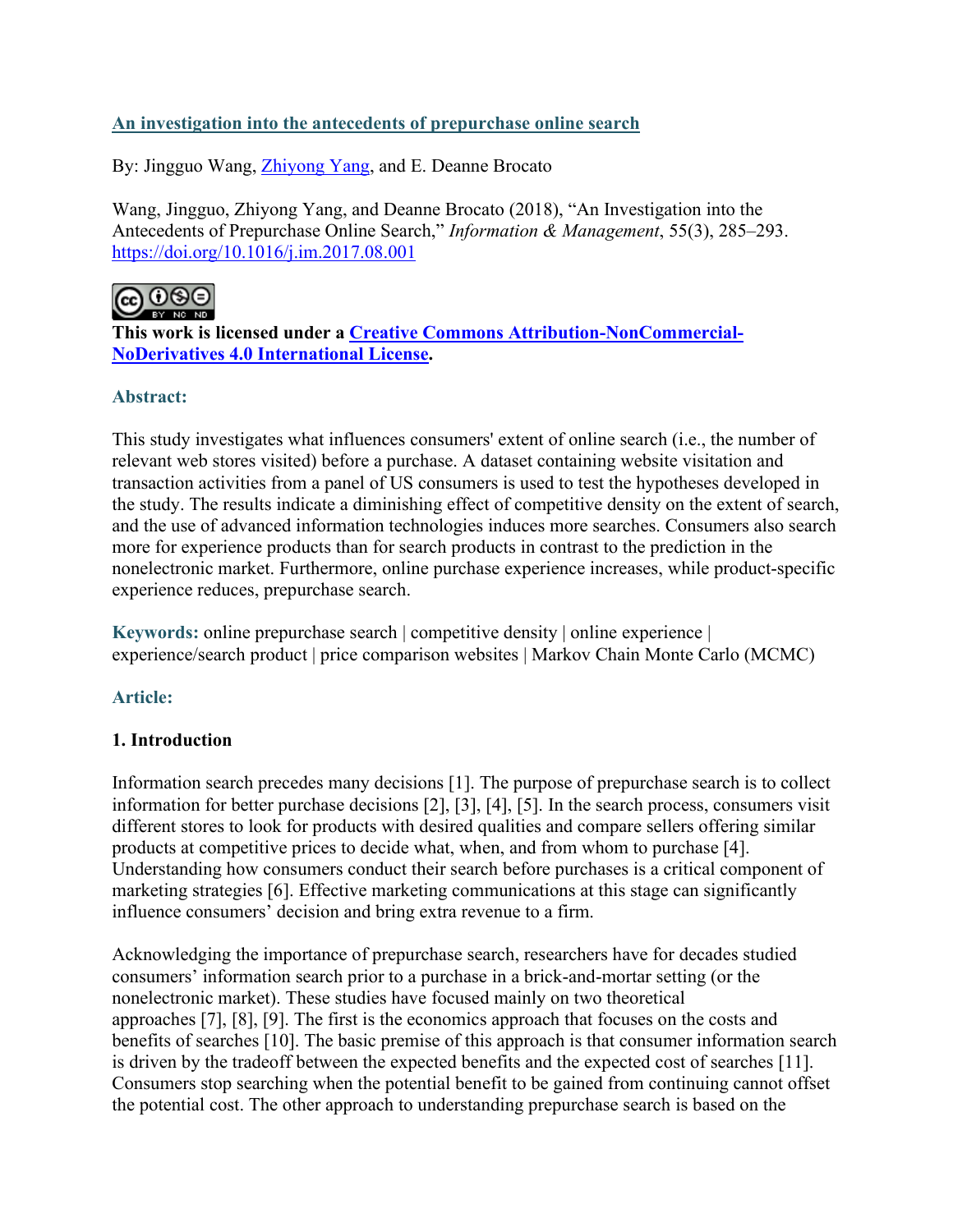psychological paradigm, which considers that the rationality of individuals is bounded [12], and consumers do not have the mental capacity to process information that will lead optimal decision at all times [13]. As a result, consumers settle with a satisficing product with a limited amount of search [12].

With the development of the Internet and the maturation of the electronic market, more consumers make purchases and seek relevant product/service information online [14], [15]. According to Morrison [16], 81% of American shoppers engage in online search prior to making a purchase. Compared to brick-and-mortar stores, an online platform drastically increases the amount of information available to consumers [17] and lowers information acquisition costs [18]. In addition, as the Internet is capable of providing a "virtual experience" that can potentially convert experience attributes to search attributes, the gap between search products (e.g., furniture) and experience products (e.g., music) may be diminished [18].

Extending previous research in the nonelectronic market [4], [16], [17] and integrating both the economics approach and the psychological paradigm, this study investigates the key determining factors of online prepurchase search. Specifically, we focus on four well-acknowledged predictors of prepurchase search, namely market environment, use of decision aids tool, product type, and consumer experience. We consider that to make a better purchase decision online, consumers search and locate web stores of interest and acquire meaningful information regarding products and web stores (e.g., specification lists, consumer feedback, and/or multimedia presentations). This process requires a considerable amount of cognitive effort, which, in turn, affects consumers' extent of search. To deal with this information overload, consumers may rely on advanced information access technologies and decision aid tools to improve search efficiency and reduce search cost. In addition, consumers may possess different search motivations for different products because the potential search payoff could be greater for some products than for others (e.g., experience product vs. search product). Further, individual characteristics such as online purchase experience and product specific experience can directly affect the cognitive cost involved in the search and therefore influence the extent of external search.

The extent of external search has been the most prevalent indicator of consumers' search activities [1], [3], [5], [19]. Measures of the extent of external search in prior studies investigating traditional brick-and-mortar stores typically used a variety of self-reported items (e.g., number of information sources used, number of types of information sought, number of alternatives considered, and time spent on the purchase decision) [1], [20]. Because data are often collected many months after consumers completed a purchase, the validity of such measurements is often reduced due to selective retention and failure to remember the search [1]. To overcome these issues, the present study uses a disaggregated dataset of website visitation and transaction activities collected in 2004 by ComScore to investigate these antecedents. With the availability of website visitation and transaction logs, this study captures the extent of external search using the number of online stores consumers actually visited prior to completing a transaction for a particular product.

The contributions of the study are twofold. First, it is among the first to show that an online platform does not automatically increase consumers' prepurchase search; rather, the number of relevant websites visited for a purchase is contingent upon both economic and psychological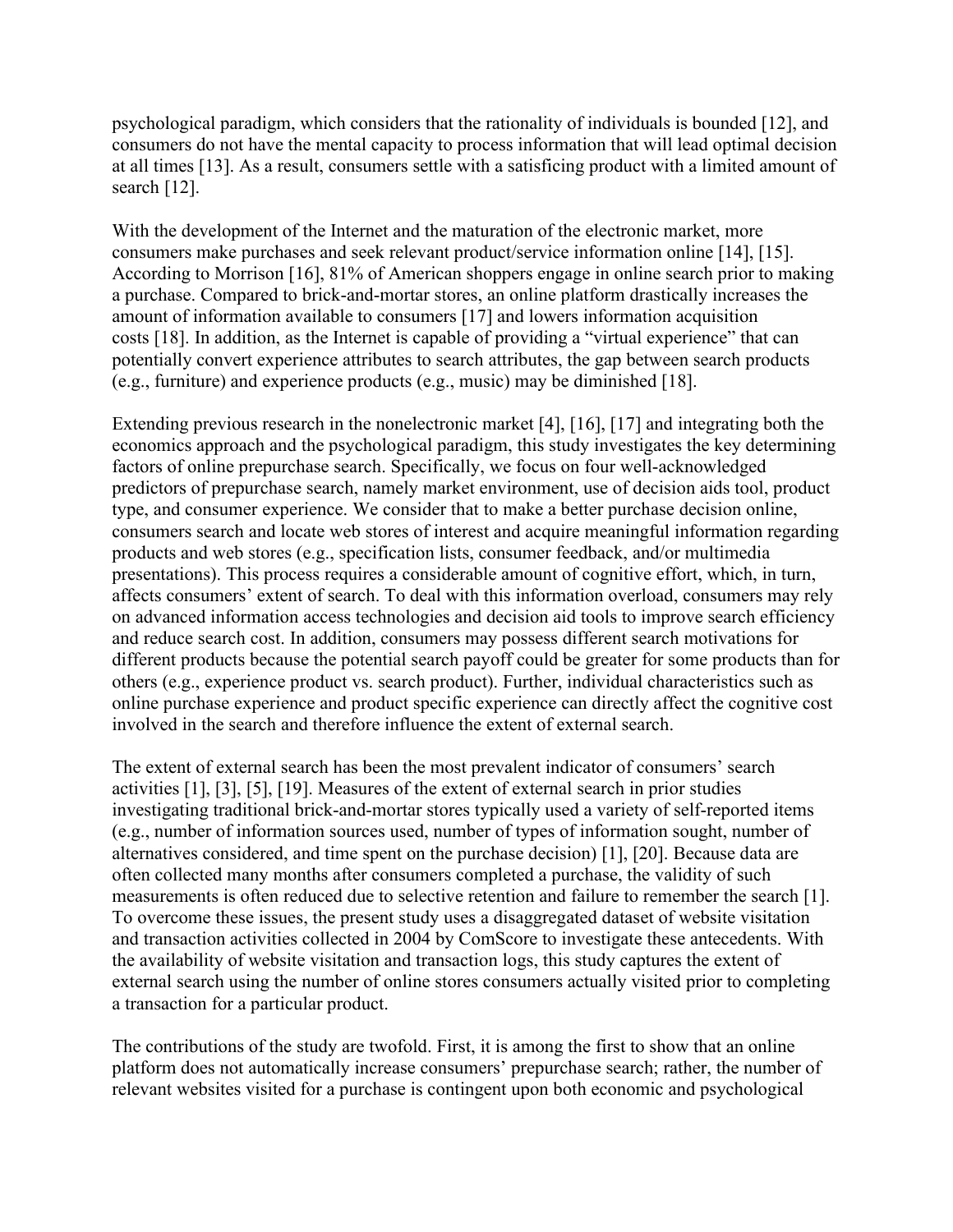antecedents. Previous researchers [4], [16], [17] have linked these key antecedents to the extent of prepurchase search in the nonelectronic market. However, the impact of these factors on search behavior in electronic market has not been examined. Furthermore, a simultaneous examination of both economic and psychological aspects of the antecedents advances our understanding of the relative importance of these antecedents in influencing online search. Second, prior studies have mainly examined consumers' search behavior for a given store over time [21] or within a given store session [2], [22]. How consumers search across stores has received less attention. This study concentrates on competition among web stores for visits made by customers [3], [5]. A holistic investigation into the extent that consumers search among online retailers before making a purchase allows us to better understand the nature of online consumer behavior and the competition that exists in electronic environments [2], [3], [5], [23], [24].

The paper is organized as follows. Section 2 presents a theoretical background and develops research hypotheses. Section 3 describes the dataset and measures. Section 4 presents the empirical models, estimation method, and a summary of the results. Finally, Section 5 discusses the implications and conclusions of the study.

# **2. A Conceptual model of online prepurchase search**

# 2.1. Theoretical background

Search behavior is a function of both personal characteristics and task attributes [1]. The theoretical foundations of external information search in the nonelectronic market can be summarized in two broad perspectives: economic and psychological [19], [25].

The economic approach of information search uses a cost-benefit framework. The framework is developed from the economic objective of utility maximization, with its origin rooted in Stigler's [10] seminal work. It implies that informed consumers, with a product in mind, search for the lowest price by trading off the expected cost and benefit and that they continue to acquire and process information until the marginal cost of acquiring that information exceeds the expected value of additional information [26]. The cost-benefit framework is well accepted and has been widely used to explain the extent of consumer information search in the traditional nonelectronic market. A general pattern has emerged from this framework where cost-related factors—such as the effort or time needed to acquire and process information—reduce the extent of search. Consistent with this argument, previous research in the field of information systems illustrates that the use of advanced information access technology and decision aids significantly reduces cognitive effort in decision-making [27], [28], which in turn, would induce more search. The effects of market environment can also be observed in relation to the general pattern predicted by the cost-benefit (with regards to both economic and psychological cost and benefit) framework. As the number of competitors in a product market increases, the more variety and larger amount of information available; hence, the benefit of search may increase [20], [29].

Extending Stigler's model, Nelson [30], [31] considers that consumers need to not only find price information but also assess product quality. These two attributes differ in levels of certainty. For example, price can be known with certainty prior to a purchase, while quality is only fully known after a purchase and some period of usage [30], [31]. Because it is more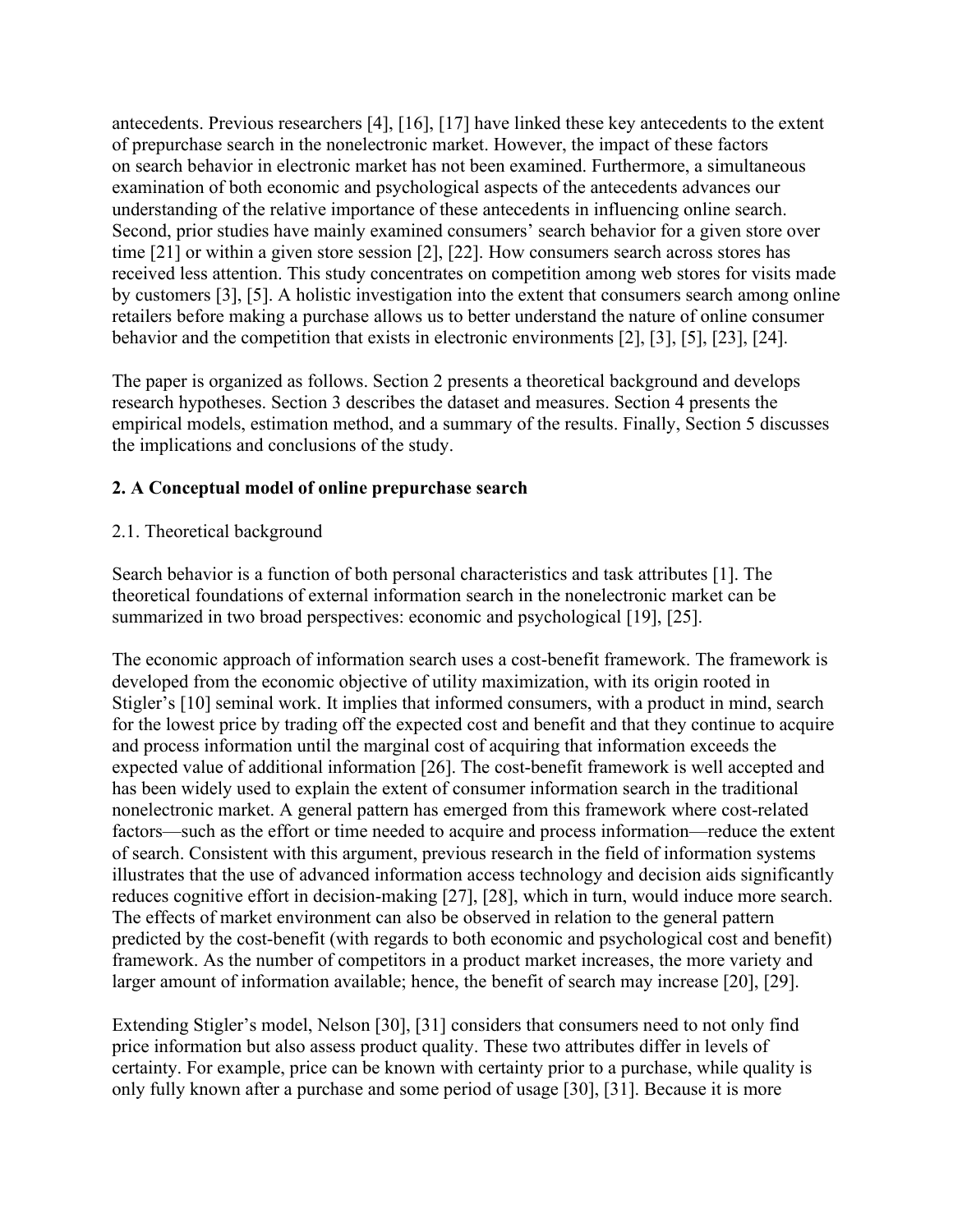difficult for consumers to obtain information about product quality than about price prior to purchase, Nelson [30], [31] further classifies products into two categories: search and experience products. He argues that the behavior of information search for these two types of products may vary because of the level of uncertainty. For search products (e.g., a laptop), consumers can fully assess the quality prior to purchase with some certainty through the information (e.g., CPU configuration and size of hard disk) obtained from other sources. For experience products (e.g., video games), however, consumers are not able to evaluate the quality with certainty until they have tried the product or have utilized external information (e.g., other consumers' testimonials) [32] to make quality inferences.

The psychological approach of information search investigates consumers' motivation and capability of information processing. As cognitive misers, consumers have a limited cognitive capacity for information processing [33] and thus frequently rely on simple, time-efficient strategies to make decisions and evaluate information. To achieve various goals, consumers search for information both internally and externally [34], [35]. The extent of their external search is determined by how much they have already known and how much they would like to know about the products/services, as constrained by their cognitive capacity to process information [19]. Consumer knowledge is the interface connecting internal and external search and facilitates the interpretation of new external information [25]. As Newman and Staelin [29] suggest, experience leads to incremental knowledge that may be used in future internal searches.

Rather than behaving myopically, consumers may consider a current search to be an investment in product knowledge for future purchases and/or use their knowledge gained from previous searches or purchase experiences to guide their current search [36]. Putrevu and Ratchford [37] and Urbany et al. [36] introduce the concept of "human capital" to capture consumer knowledge accumulated over time. It is defined as "the stock of information and knowledge obtained in the past that makes the consumer more productive in the current period" [37]. Human capital includes two major components: information capital (i.e., knowledge about market/product such as price range and attributes of a product class) and knowledge capital (i.e., knowledge about how to search). These two components influence search differently: while knowledge capital makes consumers more efficient in terms of locating and processing information and thus facilitates a more extensive search [37], [38], information capital can reduce external search, given that it decreases the expected benefit of external information [36], [37].

The economic and psychological approaches to search are complementary rather than competitive theoretical foundations [6], [19]. Synthesizing prior literature on search, this study proposes four aspects of factors to the extent of online prepurchase search and simultaneously examines their effects, including online market environment (competitive density), information access technologies, potential search payoff (search vs. experience products), and consumer online experience.

#### 2.2. Hypothesis development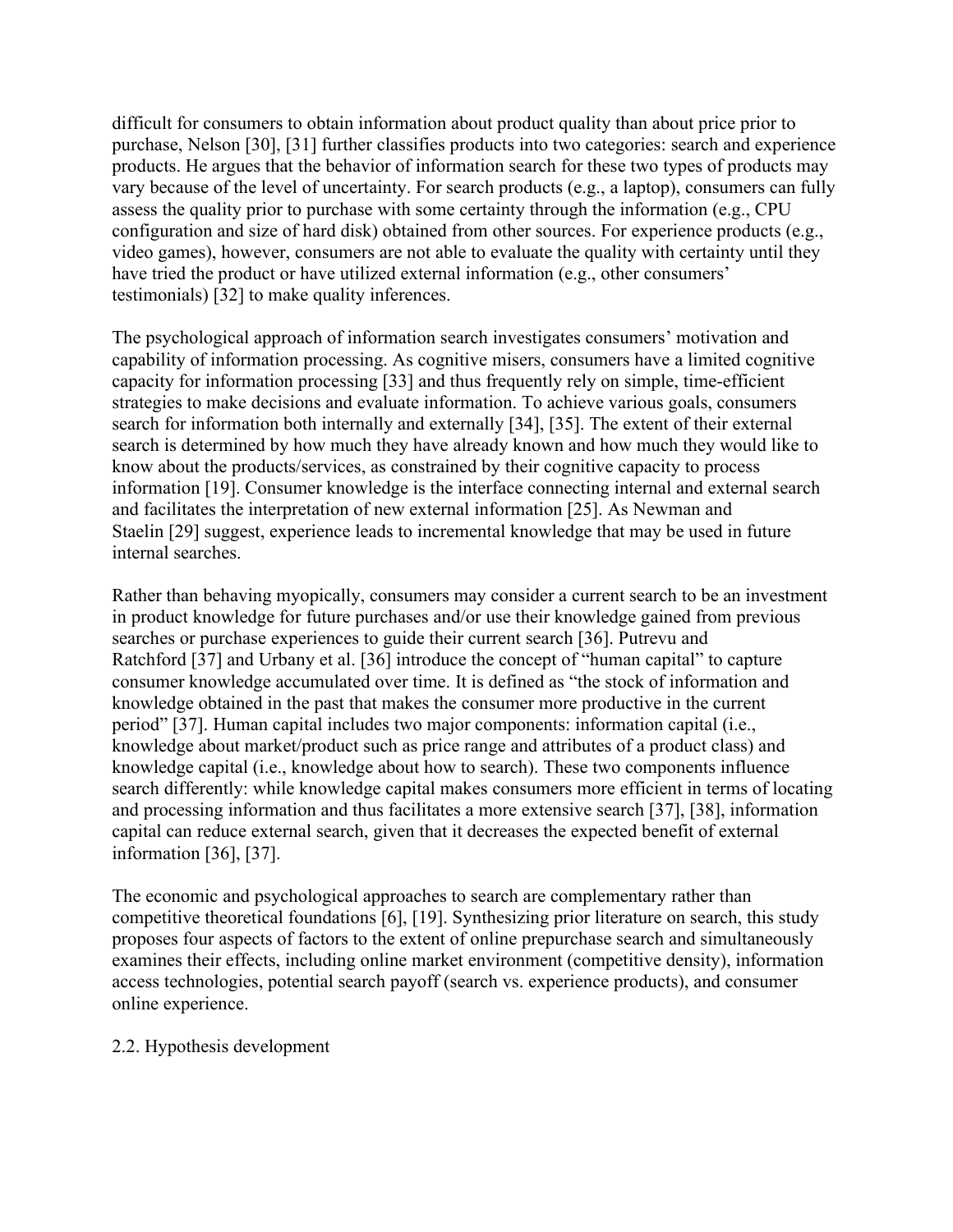### *2.2.1. Online market environment*

One of the most important online market environment factors is competitive density, which refers to the number of web stores that are competing in a product category (e.g., printers or laptops) [13]. Competitive density is high in fragmented markets (e.g., printer) where a large number of sellers compete in the marketplace (e.g., there are more than 100 printer manufacturers, see https://en.wikipedia.org/wiki/List of printer companies), as compared to concentrated markets (e.g., the laptop market) where a low number of sellers compete [13]. High competitive density increases the likelihood that more alternatives will match consumers' needs, resulting in a larger consideration set to consumers. A larger consideration set induces more search [20], and consumers may visit more online stores for a product when the competitive density of that product market is high.

Although there are good reasons to expect that competitive density will promote online prepurchase search, the effect of competitive density on online prepurchase search may not be linear. Pirolli [39] presents an analysis of the degree of search for two-star Paris hotels conducted through a popular hotel website. The analysis focuses on the relationship between price savings and information search. It shows a diminishing returns curve, where additional savings (i.e., the difference between the observed minimum price found so far and the first price encountered) decrease as one scans additional listings. This implies that the expected value of continuing to search diminishes as the extent of search goes up. Pirolli [39] posits that such an analysis can be applied to the diminishing returns of searching for the maximum value (as opposed to the minimum price), as might occur in searching for the best product. Similar diminishing returns curves are also observed in the studies on medical information seeking. Bhavnani et al. [40], [41], for example, found that very few pages contain all melanoma risk concepts identified by experts, with many containing only one of these concepts. It was found that a user was expected to find all expert-identified melanoma risk facts within 25 page visits, and thus, search beyond the 25 pages would not have much additional value. Taken together, the forgoing discussion suggests that the impact of competitive density on search follows a function of diminishing return. Formally, we propose,

**H1.** Competitive density increases search, but there is a diminishing effect of competitive density on the number of web stores that consumers visit for a purchase.

# *2.2.2. Information access technologies*

When performing an online search, how accessible the information is to the consumers and the format of the information (i.e., information accessibility) will significantly affect their search cost [34]. In general, consumers will have lower search costs and process more information if accessibility is high [42]. We consider that Internet connection speed and price comparison websites affect information accessibility, consequently affecting the extent of search.

Internet connection speed has long been viewed as one of the most important factors affecting consumers' search cost [47], [48], with those having slower Internet connection bearing higher search cost. The slower the connection speed is, the longer the time it takes for a Web client machine to receive and display a data file submitted by a Web server after that file is requested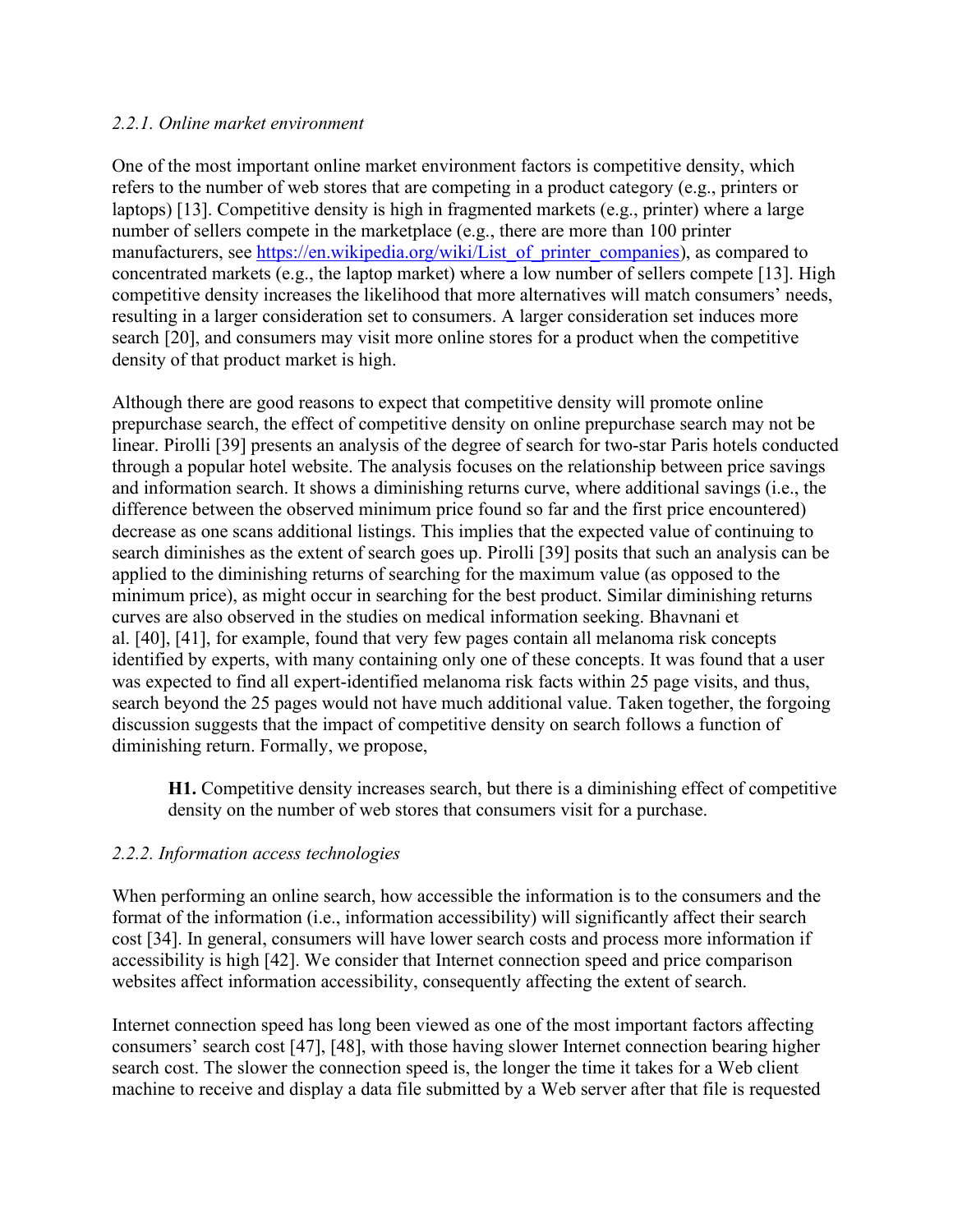by the client. Partially because of this, download delays impede the development and use of Internet applications such as multimedia for B2C commerce and become a key bottleneck to the functioning of e-commerce [43]. According to Zona Research [44], approximately 30% of users abandon the retrieval process if the time to retrieve a web page goes beyond 8 s. In a similar vein, Galletta et al. [45] found that longer download time decreases satisfaction with the site, reduces intention to return, and causes fewer number of tasks to be completed. As a result, there has been considerable emphasis on optimizing resource utilization to improve websites' response time [46]. Thus we propose,

**H2.** Consumers having faster Internet connection search more web stores for a purchase.

We further expect that the use of price comparison websites increases prepurchase search of a product, i.e., the number of stores consumers examine before placing an order for that product. A price comparison website is a site that allows consumers to search for prices and product characteristics from numerous competing web stores with one-click access. More often consumers use price comparison (or comparison-shopping) websites such as BizRate [\(http://www.bizrate.com\)](http://www.bizrate.com/) and NextTag [\(http://www.nextag.com\)](http://www.nextag.com/) for their purchases [47]. Taking queries from consumers, it returns the results directly from web stores and typically presents them in a consolidated and compact table format. It allows consumers to compare the characteristics of available products and click through directly to their chosen web stores. Price comparison websites can reduce the information overload faced by consumers and alleviate the required cognitive effort of gathering and screening vast amounts of product information available on the web [48], [49]. Such decision aids extend decision makers' cognitive capacities so that they can analyze the problems in greater depth and scope [50], [51]. Therefore, we propose,

**H3.** Consumers using price comparison websites search more web stores for a purchase.<sup>[1](#page-5-0)</sup>

# *2.2.3. Search products versus experience products*

Building on the economics of information search, Nelson [30], [31] classifies products into search and experience products according to consumers' ability to obtain product quality information before purchase. Search products (e.g., laptops) are defined as those dominated by product attributes for which full information can be acquired prior to purchase, whereas experience products (e.g., video games) are dominated by the attributes that cannot be known until purchase and use of the product or for which information search is more costly and/or difficult than direct product experience. Nelson [30], [31] suggests that consumers will undertake more extensive search for search products than for experience products in the nonelectronic market because of the high cost and/or inability to obtain the valuable information for experience products prior to use.

<span id="page-5-0"></span> $<sup>1</sup>$  A competing hypothesis is that the use of price comparison websites may actually reduce, rather than increase,</sup> prepurchase search because a price comparison website can help consumers to locate a store with the best price from which they can make a purchase. This reasoning assumes that consumers view the web stores and their products listed by the price comparison website as identical. However, in real-life, web stores are typically asymmetric, even if these web stores are competing in homogeneous product markets. They may differ in many aspects such as customer services, website interface, and performance. As a result, we believe that price comparison websites help consumers identify relevant websites for further exploration and therefore increase online prepurchase search.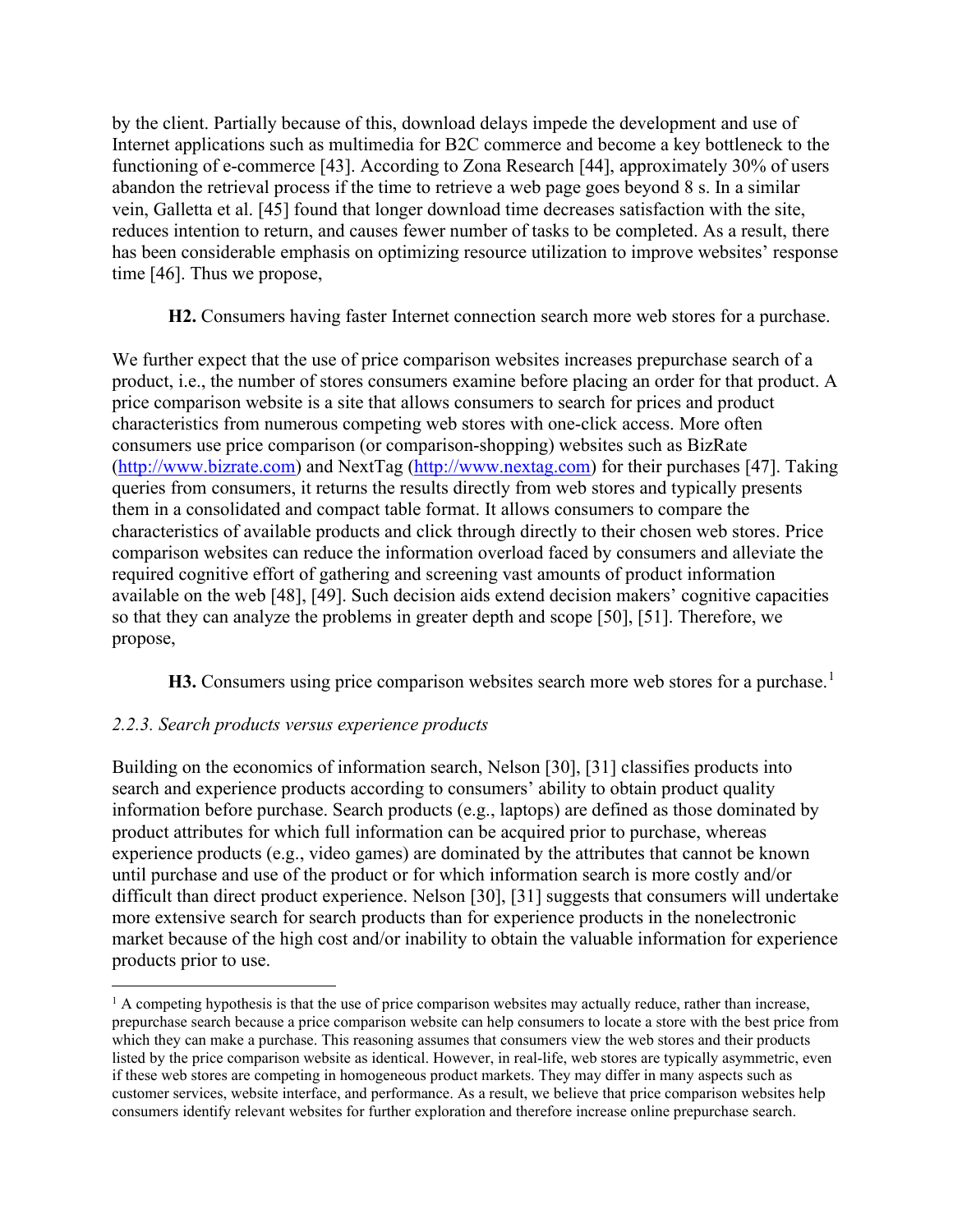Contradictory to this view, we argue that consumers engage in more online search for experience products than for search products because of the following two reasons. First, because of the advancement of information technology and the Internet, there is rich experiential information available online for experience products. Online stores utilize consumer feedback/reviews and multimedia presentations (e.g., photos, sound tracks, and video clips), and such "virtual experience" technologies enable consumers to easily learn from the experiences of others and gather product information that is often difficult to obtain in offline settings [18], [52], [53]. Second, because the quality of experience products is more uncertain and difficult to be evaluated than that of search products [30], [31], higher perceived risk is often related to experience products than to search products. Notably, our reasoning is consistent with the literature on product type and perceived risk. Murray [54], for example, finds that the more importance consumers placed on direct experience, the higher is the perceived risk because of the unavailability of search attribute information. Mitra et al. [8] further show that perceived risk increases along a continuum from search to experience products. However, information search is an effective means of risk reduction, and higher perceived risk leads to more search [55], [56]. Therefore, we propose,

**H4.** Consumers search fewer web stores for a search product than for an experience product.

### *2.2.4. Consumer online experience*

As they search web stores to obtain relevant product and shopping information for a purchase, consumers may also use information stored in memory [20]. Two components of consumer online experience are considered in this study: (1) Internet purchase experience reflected by the number of purchases a consumer has made over the Internet and (2) product-specific experience indicated by whether a consumer has a recent online purchase within a target product category. We thus propose competing hypotheses (H5a vs. H5b and H6a vs. H6b) regarding the effect of consumer online experience on the number of web stores searched.

On the one hand, we argue that both types of experience increase consumers' online search. With more online purchases, consumers' skills and knowledge in online search could be improved, leading to the use of better search strategies and being more effective to locate the needed information [38], [57]. Such expertise enhances consumers' ability to find appropriate websites and locate the necessary information to aid their purchase decision. Consistent with this argument, previous research shows that expertise in online search reduces effort and time in completing search tasks and yields greater number of correct results [57]. In terms of prior experience with the product category, it may improve consumers' ability to analyze, elaborate on, and remember product information [58]. Thus, online experience improves consumers' efficiency of search, thereby facilitating a more extensive search [38]. Therefore, we propose that,

**H5a.** Consumers having more Internet purchase experience search more web stores for a purchase.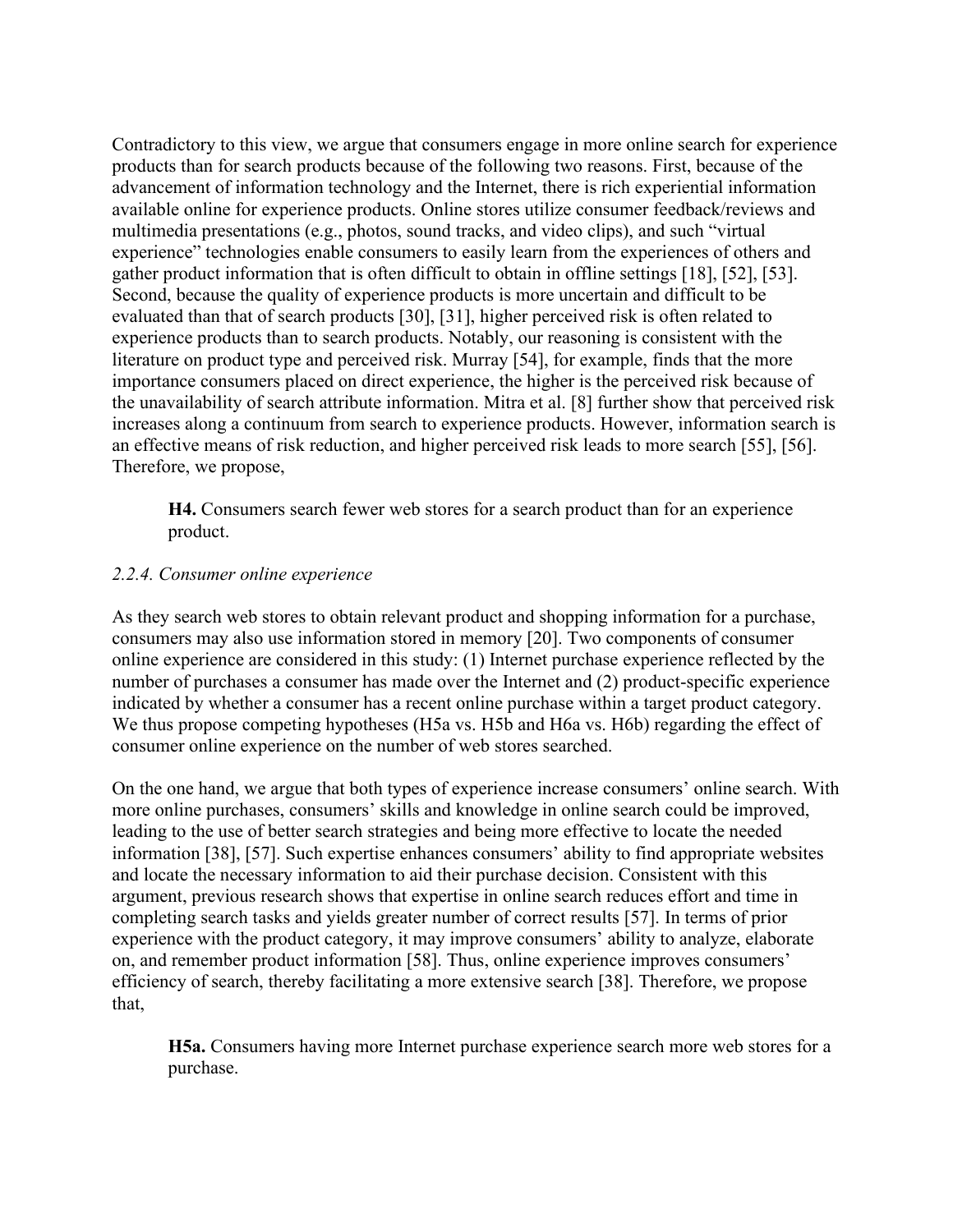**H6a.** Consumers having product-specific experience search more web stores for a purchase.

On the other hand, with high online experience, consumers may be able to formulate better search strategies without engaging in the process of trial-and-error, therefore quickly locating the relevant websites without extensive external search. Furthermore, consumers with high online experience may be more likely to retrieve relevant information from their memory (e.g., from which websites to buy). This may be especially true for consumers with high product-specific experience. For example, if a consumer made a recent purchase in a product category, he or she could have related product information accumulated from previous search activities (e.g., where to find the product, attributes used to evaluate the product, or the price range of the product). The consumer can use the information already stored in memory and conduct an information search internally [55]. If internally retrievable information and externally available information are interchangeable in helping a consumer make a purchase decision, then the more information obtained from searches for previous relevant purchases, the less is the need of external search for the current purchase [20]. Prior studies in the nonelectronics market suggest that the purchase and the use of a product result in learning, which later influences consumers' buying behavior [29]. Consumers can rely on relevant information in memory from the previous purchase, reducing the need for external search. Therefore we propose,

**H5b.** Consumers having more Internet purchase experience search less web stores for a purchase.

**H6b.** Consumers having product-specific experience search fewer web stores for a purchase.

### **3. Data**

To investigate the proposed hypotheses, this study used the 2004 ComScore Web-Behavior Panel. The dataset contains the website visitation and transaction information of 50,000 households (chosen at random from residents of all 50 states in the United States and the United States territories) made in 2004. For each website visitation, the dataset lists the visited Web domain name and the date/time of the visitation. For each purchase transaction, the dataset includes the name and category of the product purchased, the domain where the order was placed, and the time stamp of the transaction. The dataset also contains household-level demographic information, including household income, highest education level for any member of the household, age of the eldest of the household, household size, and the presence of children (Yes or No). The dataset has been used in a number of prior studies in understanding consumers' online behavior [2], [59]. The dataset is pertinent to this study for the following reasons. First, the markets of electronic commences in 2004 were still fragmented. B2C platforms such as Amazon, or C2C platforms such as eBay did not emerge as the dominating players at that time. Second, because electronic commerce was relatively new in 2004, this gives us an opportunity to observe the variation of customer online experience, Internet connection, and the use of price comparison. Finally, we do not believe the nature of consumers' search and online purchases has changed much since this time as it is quite consistent and stable regarding how a website is constructed through the hyperlinks and HTML pages.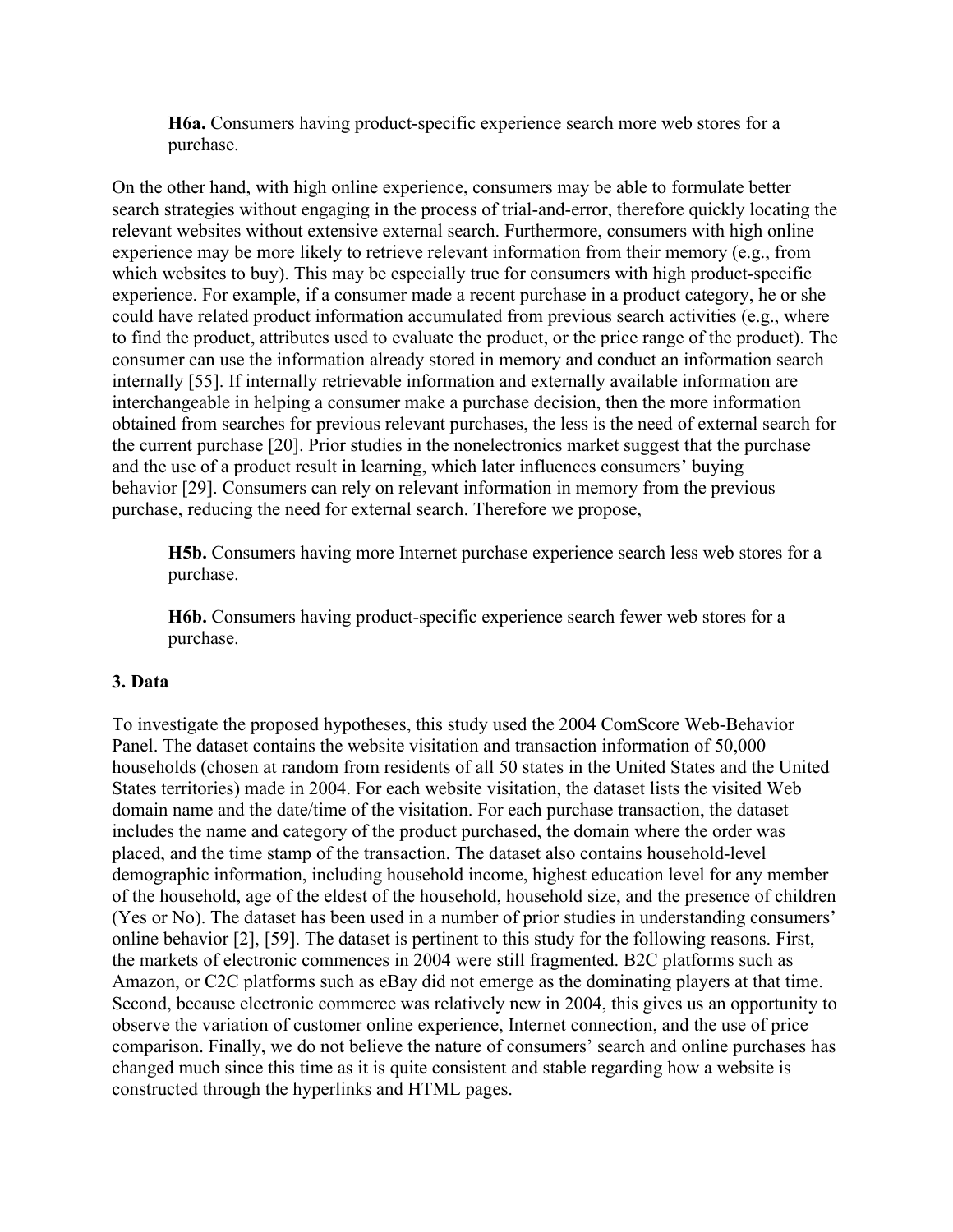This study focused on modeling transactions related to electronic consumer products occurring in July and August 2004 for four reasons. First, by selecting the transactions in these two months, the systematic differences in prepurchase search that might occur during the end-of-the-year holiday season was avoided [2]. Second, focusing on a relatively short time window also enables us to minimize the possible impact of new entries [60]. Third, using the transactions in these two months (instead of the entire year) allows us to develop meaningful measures for the important variables hypothesized in the conceptual model (such as competitive density, Internet purchase experience, and product-specific experience) based on the behavioral data recorded in preceding months (January to June). Fourth, we chose electronic consumer products for this study because of the varying degree of competition among the selected product categories and a relatively large number of transaction occurrences (as shown in Table 1).

| Product            |                                                 | Number of           | <b>Mean of Web</b> | <b>Std of Web</b>                          | Competitive    | <b>Sales Percent of</b> |
|--------------------|-------------------------------------------------|---------------------|--------------------|--------------------------------------------|----------------|-------------------------|
| <b>Category ID</b> | <b>Product Name</b>                             | <b>Transactions</b> |                    | <b>Store Visitations Store Visitations</b> | <b>Density</b> | <b>Top Four Stores</b>  |
| 7                  | Home Appliances                                 | 32                  | 3.03               | 2.47                                       | 32             | 59.22%                  |
| 25                 | Desktop Computers                               |                     | 2.86               | 2.54                                       | 16             | 91.07%                  |
| 26                 | Laptop Computers                                | 2                   | 2.50               | 2.12                                       | 20             | 84.97%                  |
| 27                 | Handhelds, PDAs, and<br><b>Portable Devices</b> | 8                   | 2.88               | 1.64                                       | 15             | 75.59%                  |
| 28                 | Printers, Monitors, and<br>Peripherals          | 48                  | 3.60               | 3.42                                       | 49             | 45.23%                  |
| 29                 | Computer Software (X<br>Pc Games)               | 81                  | 2.16               | 1.61                                       | 35             | 70.79%                  |
| 30                 | Other Computer<br>Supplies                      | 75                  | 3.13               | 2.24                                       | 62             | 48.53%                  |
| 31                 | Audio and Video<br>Equipment                    | 40                  | 3.58               | 2.54                                       | 40             | 38.94%                  |
| 32                 | Cameras and<br>Equipment                        | 19                  | 2.89               | 1.52                                       | 42             | 44.11%                  |
| 33                 | Mobile Phones and<br>Plans                      | 145                 | 1.52               | 0.99                                       | 18             | 79.57%                  |
| 34                 | Other Electronics and<br>Supplies               | 44                  | 3.70               | 2.93                                       | 57             | 36.66%                  |
| 36                 | Console Video Games                             | 38                  | 2.42               | 1.60                                       | 33             | 60.31%                  |
| 37                 | Video Game Consoles<br>and Accessories          | 13                  | 2.54               | 2.93                                       | 23             | 67.25%                  |
|                    | Total                                           | 552                 |                    |                                            |                |                         |

**Table 1.** Descriptive Statistics of Product Categories.

# 3.1. Dependent variable

To measure the extent of online prepurchase search for a transaction (or a purchase), the number of web stores that was visited by the consumer in the prepurchase search window (defined as 15 days preceding the purchase date) was used. Consumers' visitations to those stores with product offerings in the targeted product category (based on their transaction history) were counted. We chose the 15-day prepurchase search window following prior research relying on behavioral data [2], [3], [5], which suggests that online prepurchase search for a product typically happens within 15 days before a purchase. In addition, within a time span of 15 days,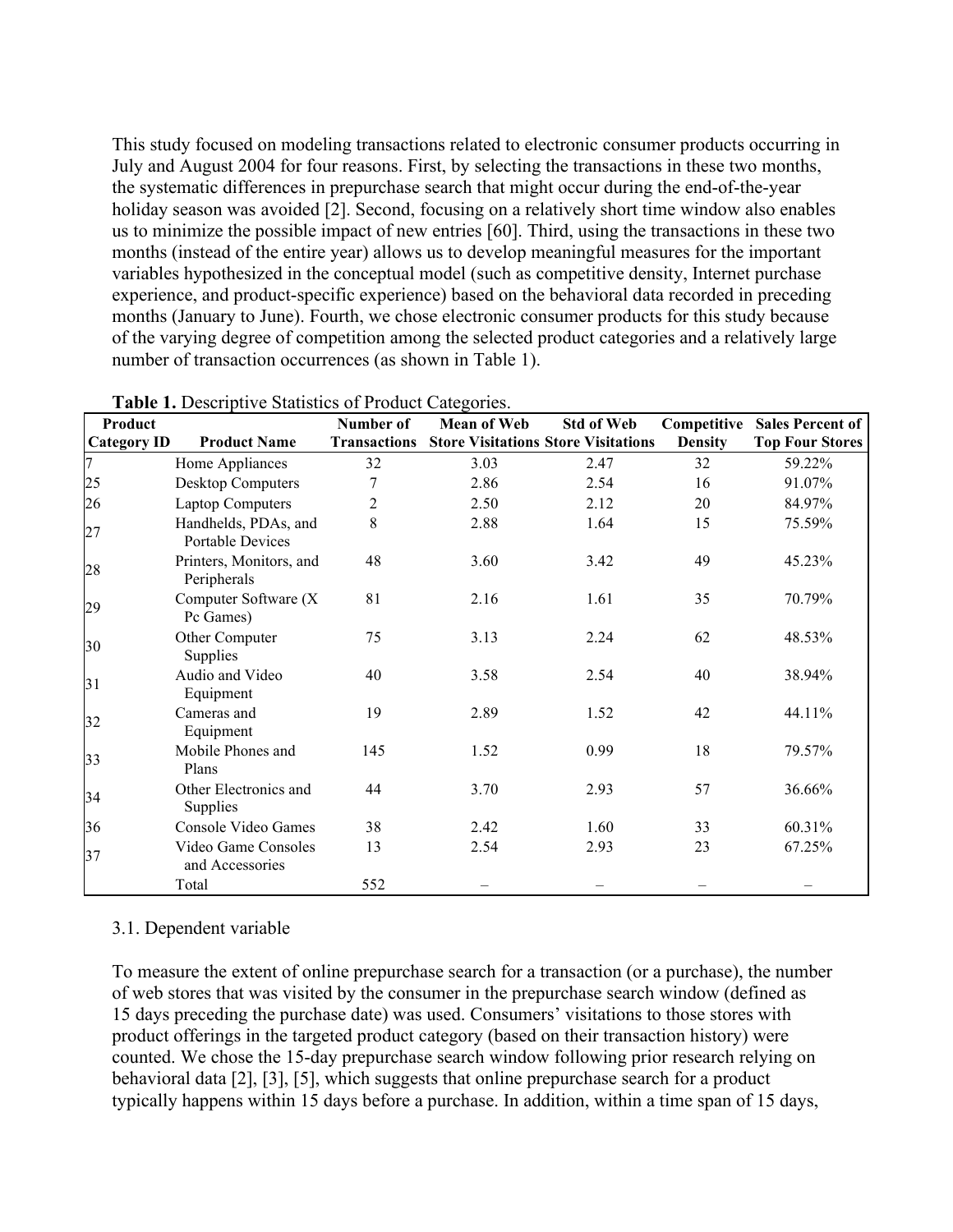very few people make more than one purchase in the same product category [13]. Consistent with this reasoning and in line with previous studies, only few panelists  $(\leq 1\%)$  in the dataset were found to make two or more purchases for products in the same category during the 15-day period, and these transactions were dropped from the analysis because of the overlapping of search windows. The final sample includes 552 transactions, with a total of 1435 web store visitations (including those visitations resulting in transactions) associated with these transactions. On average, consumers searched 2.6 web stores per transaction. Fig. 1 shows the distribution of the number of web stores searched for a purchase in our sample.



**Fig. 1.** The Distribution of the Number of Web Stores Searched for a Purchase.

Table 1 lists the breakdown of transactions by product categories. The definition of product category ID and product name follows ComScore, and each transaction represents a single purchased item. Table 1 also presents the mean and the standard deviation of web stores visited for a purchase in different product categories.

# 3.2. Independent variables

We measured the competitive density of a product category (denoted as COMP) by the number of web stores that offered products within the product category. The measure was derived on the basis of the transactions that occurred in the first 6 months of 2004 in the dataset. Table 1 presents competitive density for each category and shows the percentage of sales revenue by the top four stores (which was calculated on the basis of all transactions that occurred in 2004) for each category. Biggadike [61] categorizes markets into three groups on the basis of the percentage of sales revenue made by the top four firms in a market: concentrated (the percentage is equal to or greater than 75%), moderate (the percentage is between 55% and 75%), and fragmented (the percentage is equal to or below 55%). Following this approach, four product categories (IDs = 25, 26, 27, and 33) are in the concentrated market, five (IDs = 28, 30, 31, 32, and 34) in the fragmented market, and four (IDs = 7, 29, 36, and 37) in the moderate market. The product categories lie on a continuum with some product categories shifted toward a concentrated market and others toward a fragmented market. As expected [13], competitive density is high in fragmented markets and low in concentrated markets.

A consumer's Internet purchase experience (denoted as INTN) was measured by the number of transactions the household had in 2004 prior to the focal one. A binary variable (denoted as PROD) was used to capture a consumer's product-specific experience: it is 1 if the household had purchased the same product category in the preceding months before the focal transaction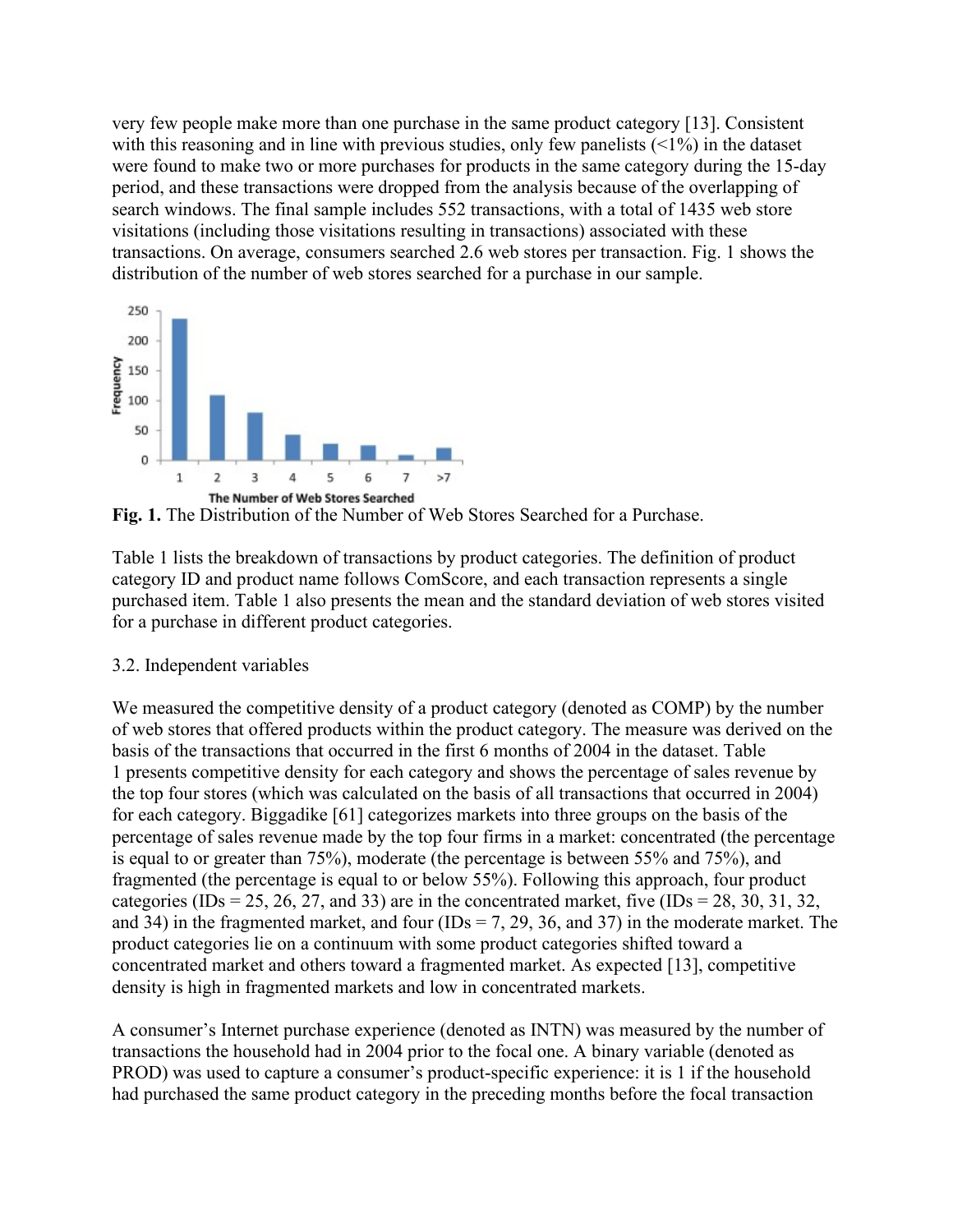and 0 otherwise. Both INTN and PROD were derived on the basis of the transaction history of consumers in the dataset.

A binary variable, SRCH, was used to indicate whether the purchased product in a transaction is a search product or an experience product  $(1 = search; 0 = experience)$ . Following prior studies [7], [31], [62], [63], [64], product categories 7, 27, 29, 31, 32, and 36 were classified as experience products and the rest as search products.

Consumers' Internet connection speed (HCON; a binary variable, with dial-up  $= 0$ , and broadband = 1) was collected directly from the ComScore data. A binary code (PRCM) was used to indicate whether a consumer visited a price comparison website or not  $(1 = Yes; 0 = No)$  in the search window based on the consumer visitation activities in the dataset. A list of price comparison websites for electronic consumer product was identified on the basis of the Google Directory of Price Comparison Websites. The descriptive statistics of these main variables and their correlation coefficients are summarized in Table 2.

|             | Mean  | Std. Dev. | <b>COMP</b> | INTN | <b>PROD</b> | <b>SRCH</b> | <b>HCON</b> | <b>PRCM</b> |
|-------------|-------|-----------|-------------|------|-------------|-------------|-------------|-------------|
| <b>COMP</b> | 36.60 | 15.73     | $1.00\,$    | 0.00 | $-0.13$     | 0.68        | 0.15        | 0.07        |
| <b>INTN</b> | 0.63  | 2.34      |             | 1.00 | 0.50        | $-0.05$     | 0.05        | 0.03        |
| <b>PROD</b> | 0.23  | 0.42      |             |      | 1.00        | $-0.19$     | $-0.02$     | $-0.01$     |
| <b>SRCH</b> | 0.52  | 0.50      |             |      |             | 1.00        | 0.11        | 0.09        |
| <b>HCON</b> | 0.41  | 0.49      |             |      |             |             | 1.00        | 0.16        |
| <b>PRCM</b> | 0.62  | 0.48      |             |      |             |             |             | 1.00        |

Household demographics in the dataset—including household income (HINC), highest education level for any member of the household (HEDU), age of the eldest of the household (HAGE), household size (HSIZ), and the presence of children (HCHI)—were included as control variables in the model.

### **4. Empirical model and estimation results**

### 4.1. Empirical model

Following Johnson et al. [3], we considered that the expected benefit of continuing search for a purchase and the probability of soliciting information from an additional site decrease as the number of web stores visited increases. We may model the probability that a consumer searches an  $y<sup>th</sup>$  site as a decrement of the probability of visiting the  $(y - 1)<sup>th</sup>$  site:

$$
Pr[Y = y] = \frac{(y-1)\theta}{y} Pr[Y = y - 1]
$$
 (1)

 $\overline{\phantom{a}}$ 

where  $y = 2,3,...$ , and  $\theta$  is a measure of a consumer's unobserved propensity of search for a transaction  $(0 < \theta < 1)$ . The relationship results in a logarithmic distribution for the number of unique web stores searched before making a purchase [65]: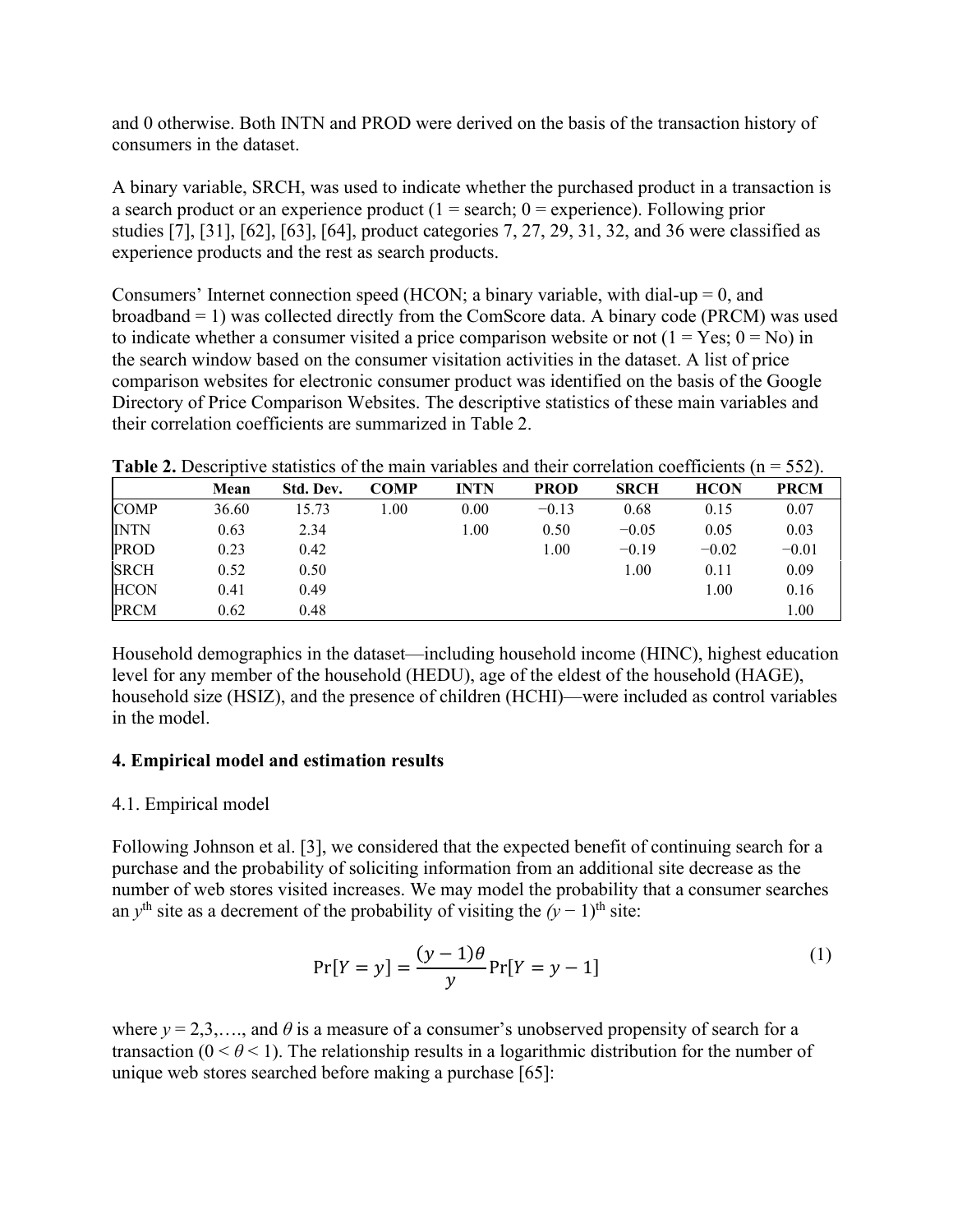$$
\Pr[Y = y] = \frac{a\theta^y}{y}
$$
 (2)

where  $y = 1, 2, 3, \dots$ , and  $a = -\frac{1}{\ln(1-\theta)}$ . We considered a consumer's search propensity ( $\theta$ ) varies across transactions and is a function of the set of independent variables. Given that it is constrained to be between 0 and 1, we first applied a logistic transformation on *θ*:

$$
\theta = \frac{e^{\theta*}}{1 + e^{\theta*}}\tag{3}
$$

And then we modeled

$$
\theta^* = \beta_0 + \beta_1 * \log(COMP) + \beta_2 * HCON + \beta_3 * PRCM + \beta_4 * SRCH + \beta_5 * INTN + \beta_6 * PROD + \beta_7 * HINC + \beta_8 * HEDU + \beta_9 * HAGE + \beta_{10} * HSIZE + \beta_{11} * HCHI + \varepsilon
$$
 (4)

*ε* is an error term used to capture unobserved heterogeneity.  $\beta_i$  (i = 0,1,...,11) is a set of coefficients, and  $\sigma_{\varepsilon}$  is the standard deviation of error term whose distribution is to be estimated.

#### 4.2. Estimation method and results

Because of the complexity of the model, we estimated the coefficients by using the Markov Chain Monte Carlo (MCMC) method to obtain their distributions. MCMC essentially draws samples from the desired distributions by running a cleverly constructed Markov chain for a long time and then forms sample averages to approximate expectations (see [66] for a detailed discussion on MCMC). In our estimation, we use uninformative but proper priors for the model. Particularly, we specified

$$
\beta_i \sim normal(0,100), i = 0,1,...,11
$$

$$
\sigma_{\varepsilon} \sim gamma(1,1)
$$

Following standard practices, we simulated multiple chains. Each chain had 12,000 iterations, and the first 6000 were discarded as an initial burn-in. We monitored and plotted the traces of each model parameters for all chains to confirm the adequacy of convergence of the model. All plots showed convergence. The Gelman-Rubin convergence statistic [67] also demonstrated evidence of sufficient convergence.

We used deviance information criteria (DIC) [68] to compare alternative models. DIC is calculated by adding pD, a measure of the effective number of parameters in a model, to the posterior mean deviance, a Bayesian measure of fit or adequacy. DIC is intended as a generalization of Akaike's information criterion (AIC). In the same spirit as AIC, the minimum DIC estimates the model that will make the best short-term predictions (refer to [68] for a full discussion on DIC).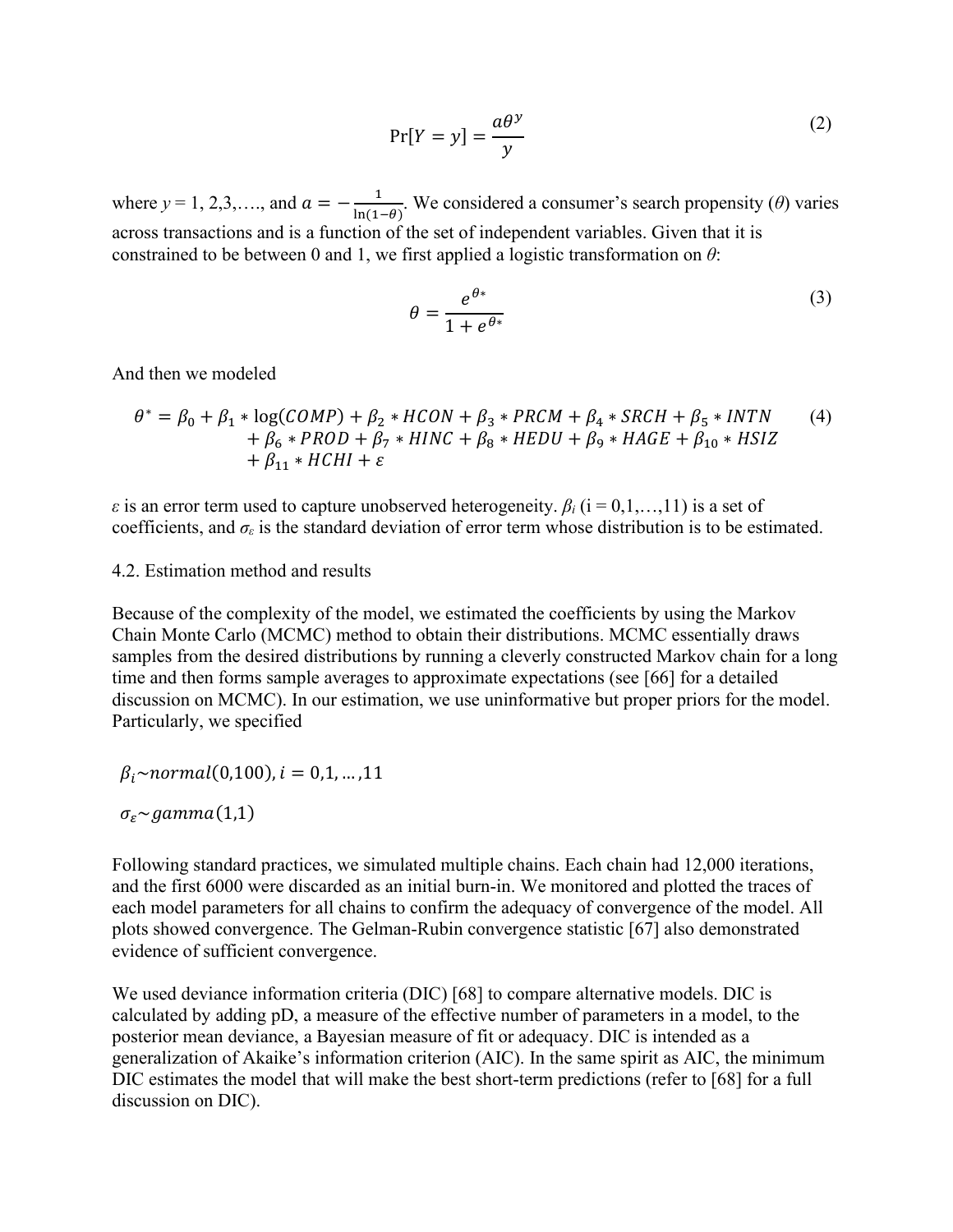Table 3 summarizes the estimated coefficients, along with their 90% and 95% confidence intervals calculated on the basis of the MCMC simulations. To test the diminishing effect of competitive density on the extent of search, the natural log form of competitive density was included in the regression as one of the independent variables. We had a significant positive coefficient (log(COMP):  $b = 0.98$ ,  $p < 0.05$ ). We tested an alternative specification in which we used COMP instead of log(COMP) as the independent variable. We found that the DIC of the model changed from 1756 to 1770, indicating that using log(COMP) provides a better fit than using COMP. Therefore, H1 is supported.

|                        |         | <b>Standard</b>  |         |          |         |         |         |
|------------------------|---------|------------------|---------|----------|---------|---------|---------|
| <b>Coefficients</b>    | Mean    | <b>Deviation</b> | 2.50%   | $5.00\%$ | Median  | 95.00%  | 97.50%  |
| Intercept              | $-3.17$ | 0.74             | $-4.89$ | $-4.62$  | $-3.02$ | $-2.28$ | $-2.22$ |
| log(COMP)              | 0.98    | 0.15             | 0.76    | 0.78     | 0.94    | 1.25    | 1.27    |
| <b>HCON</b>            | 0.33    | 0.19             | $-0.06$ | 0.01     | 0.34    | 0.64    | 0.70    |
| <b>PRCM</b>            | 1.01    | 0.19             | 0.63    | 0.69     | 1.02    | 1.31    | 1.38    |
| <b>SRCH</b>            | $-0.35$ | 0.18             | $-0.73$ | $-0.67$  | $-0.35$ | $-0.05$ | 0.00    |
| $INTN(*10^{-2})$       | 0.86    | 0.42             | 0.09    | 0.21     | 0.83    | 1.59    | 1.73    |
| <b>PROD</b>            | $-0.43$ | 0.24             | $-0.88$ | $-0.81$  | $-0.43$ | $-0.03$ | 0.05    |
| <b>HINC</b>            | 0.09    | 0.06             | $-0.02$ | 0.00     | 0.09    | 0.20    | 0.22    |
| <b>HEDU</b>            | $-0.01$ | 0.09             | $-0.19$ | $-0.15$  | $-0.02$ | 0.12    | 0.15    |
| <b>HAGE</b>            | $-0.03$ | 0.04             | $-0.11$ | $-0.10$  | $-0.03$ | 0.04    | 0.05    |
| <b>HSIZ</b>            | 0.03    | 0.09             | $-0.14$ | $-0.12$  | 0.03    | 0.18    | 0.21    |
| <b>HCHI</b>            | 0.28    | 0.23             | $-0.17$ | $-0.10$  | 0.29    | 0.66    | 0.71    |
| $\sigma_{\varepsilon}$ | 0.15    | 0.06             | 0.06    | 0.06     | 0.13    | 0.27    | 0.28    |

**Table 3.** Estimation Results with the Logarithmic Model.

The results also indicate that consumers who have broadband connection visit more web stores (HCON:  $b = 0.33$ ,  $p < 0.10$ ), marginally supporting H2. Consistent with H3, consumers who use price comparison sites visit more stores (PRCM:  $b = 1.01$ ,  $p < 0.05$ ). Supporting H4, we found that consumers tend to search fewer web stores for search products than they do for experience products (PROD:  $b = -0.35$ ,  $p < 0.05$ ). The results further show a positive significant relationship for Internet purchase experience (INTN( $10^{-2}$ ):  $b = 0.86$ ,  $p < 0.05$ ) but a negative coefficient for product-specific experience (PROD:  $b = -0.43$ ,  $p < 0.05$ ). Thus, H5a and H6b are supported but not H5b and H6a. We did not find significant effects of any of the household demographic variables.

#### 4.3. Robustness check

As an alternative specification to Eq. (1), we may model the probability that an individual searches an  $y<sup>th</sup>$  site as a decrement of the probability of visiting the  $(y-1)<sup>th</sup>$  site:

$$
\Pr[Y = y] = \frac{\lambda}{y} \Pr[Y = y - 1]
$$
\n(5)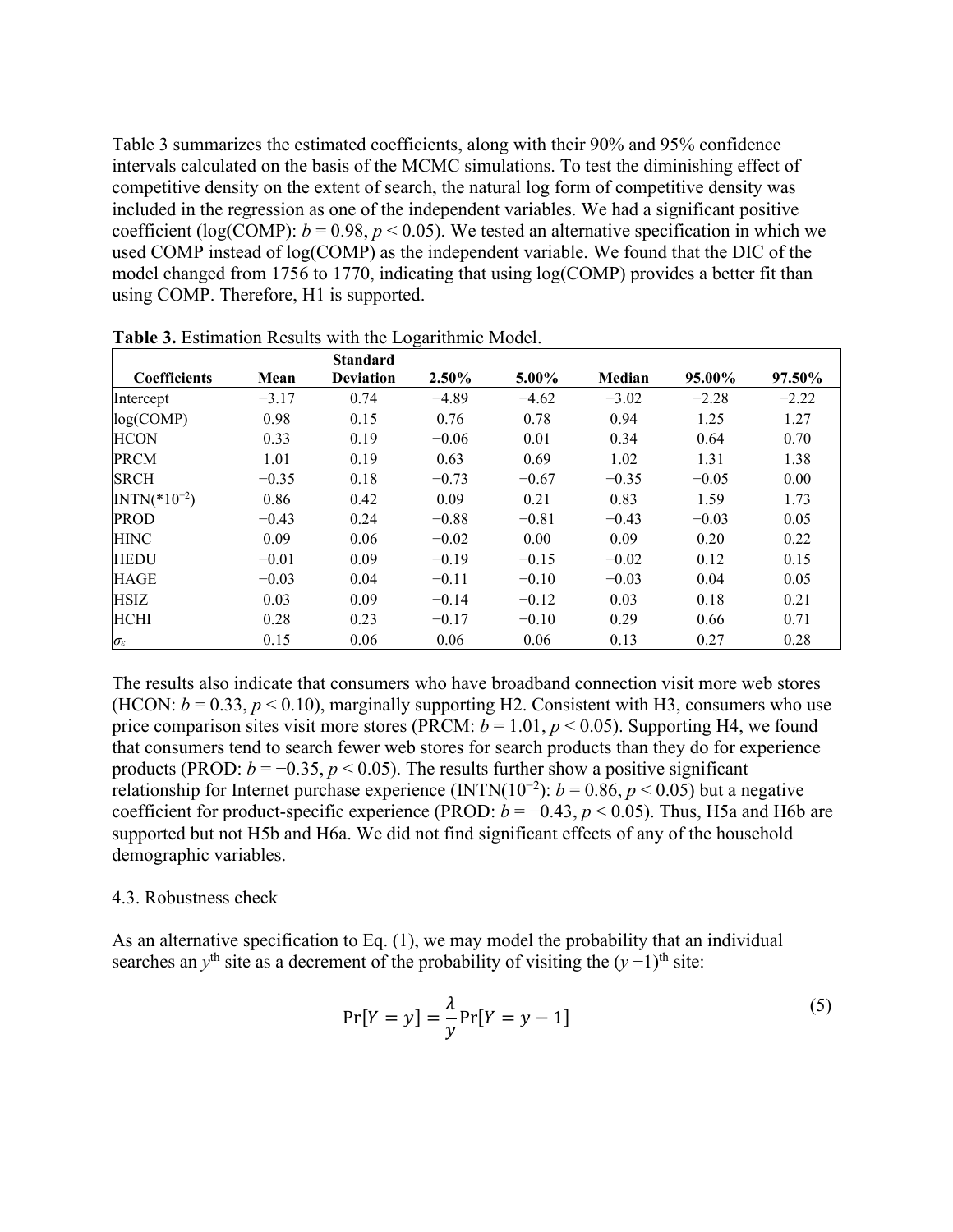where  $y = 2,3,...$ , and  $\lambda$  is a parameter to reflect a consumer's search propensity ( $\lambda > 0$ ). With the relationship, we have a zero-truncated Poisson distribution for the number of unique web stores visited for a purchase [65]:

$$
P[Y = y] = \frac{1}{1 - e^{-\lambda}} \frac{e^{-\lambda} \lambda^y}{y!}
$$
\n<sup>(6)</sup>

To capture the change of search propensity, we modeled

$$
\theta^* = \gamma_0 + \gamma_1 * \log(COMP) + \gamma_2 * INTN + \gamma_3 * PROD + \gamma_4 * SRCH + \gamma_5 * HCON + \gamma_6 \quad (7)
$$
  
\n\* *PRCM* + \gamma\_7 \* HINC + \gamma\_8 \* HEDU + \gamma\_9 \* HAGE + \gamma\_{10} \* HSIZE + \gamma\_{11}  
\n\* *HCHI* + *v*  
\n $v \sim normal(0, \sigma_v)$ 

*ν* is an error term used to capture unobserved heterogeneity.  $\gamma_i$  (i = 0,1,...,11) is a set of coefficients, and  $\sigma_v$  is the standard deviation of the error term whose distributions are to be estimated. We used log transformation of *λ* as the dependent variable to ensure its positivity. We estimated the model by using the MCMC method with uninformative but proper priors:

$$
\gamma_i \sim normal(0,100), i = 0,1,...,11
$$

$$
\sigma_{\nu} \sim gamma(1,1)
$$

Table 4 summarizes the estimation results. As we can see, the results of hypothesis testing are consistent with those in Table 3. The DIC of the model does not significantly change when compared to that for the logarithmic model in the previous section.

|                  |         | <b>Standard</b>  |         |         |         |         |         |
|------------------|---------|------------------|---------|---------|---------|---------|---------|
| Variable         | Mean    | <b>Deviation</b> | 2.50%   | 5.00%   | Median  | 95.00%  | 97.50%  |
| Intercept        | $-2.72$ | 0.18             | $-3.15$ | $-3.11$ | $-2.71$ | $-2.44$ | $-2.44$ |
| log(COMP)        | 0.68    | 0.06             | 0.59    | 0.60    | 0.67    | 0.78    | 0.79    |
| <b>HCON</b>      | 0.21    | 0.09             | 0.04    | 0.06    | 0.21    | 0.38    | 0.41    |
| <b>PRCM</b>      | 0.77    | 0.09             | 0.58    | 0.61    | 0.78    | 0.92    | 0.95    |
| <b>SRCH</b>      | $-0.30$ | 0.08             | $-0.46$ | $-0.44$ | $-0.30$ | $-0.15$ | $-0.13$ |
| $INTN(*10^{-2})$ | 0.21    | 0.11             | $-0.02$ | 0.03    | 0.21    | 0.39    | 0.43    |
| <b>PROD</b>      | $-0.24$ | 0.13             | $-0.49$ | $-0.45$ | $-0.24$ | $-0.04$ | 0.00    |
| <b>HINC</b>      | 0.05    | 0.03             | 0.00    | 0.00    | 0.05    | 0.09    | 0.11    |
| <b>HEDU</b>      | 0.00    | 0.04             | $-0.09$ | $-0.06$ | 0.00    | 0.07    | 0.08    |
| <b>HAGE</b>      | 0.00    | 0.02             | $-0.04$ | $-0.03$ | 0.00    | 0.03    | 0.03    |
| <b>HSIZ</b>      | 0.03    | 0.05             | $-0.05$ | $-0.04$ | 0.04    | 0.11    | 0.12    |
| <b>HCHI</b>      | 0.17    | 0.12             | $-0.07$ | $-0.03$ | 0.17    | 0.37    | 0.42    |
| $\sigma_{v}$     | 0.63    | 0.05             | 0.54    | 0.55    | 0.62    | 0.71    | 0.73    |

**Table 4.** Estimation Results with the Poisson Model.

### **5. Discussion and implications**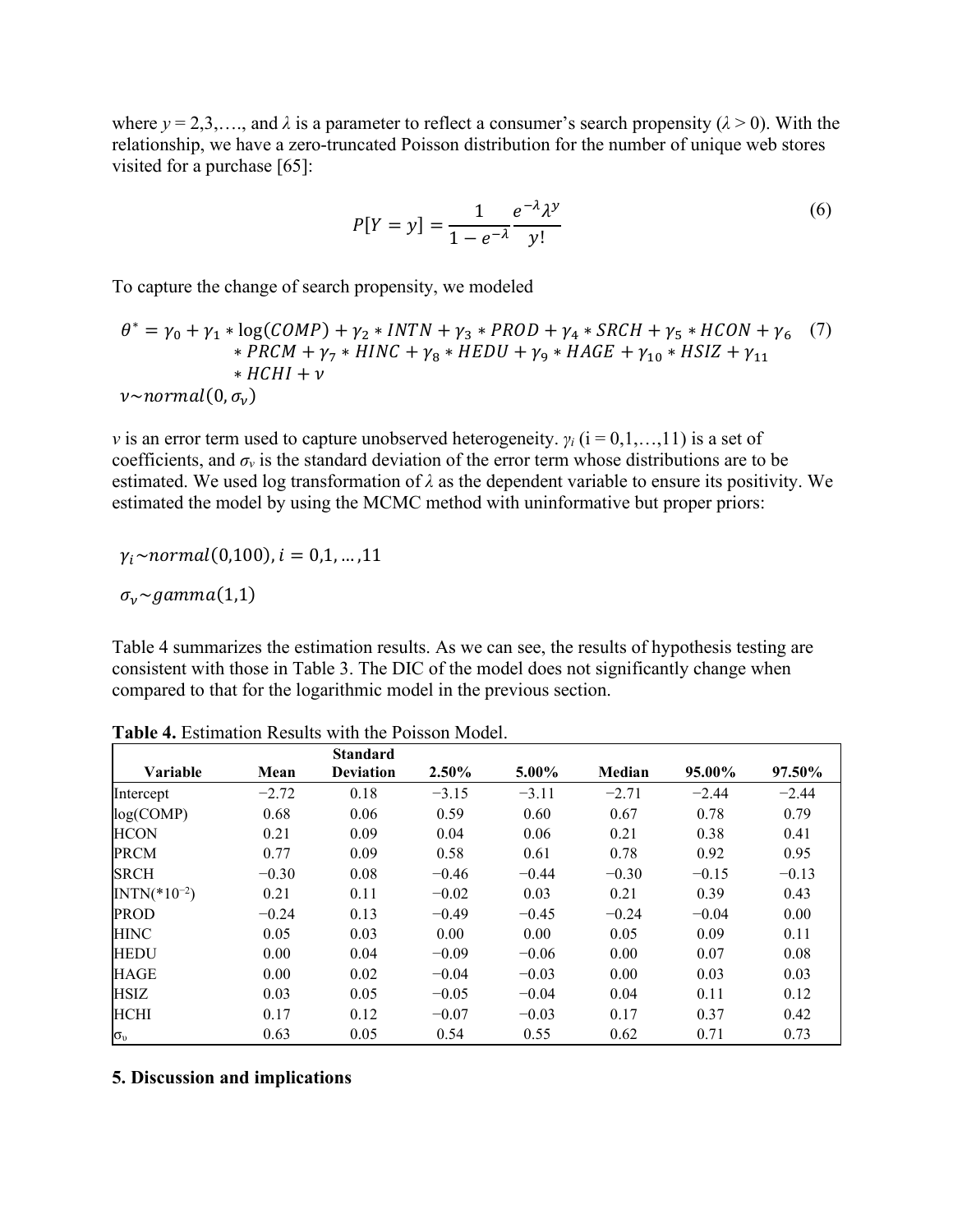Extending prior studies on consumer online search and grounded in theories on information search and information systems, our study demonstrates that the extent of online prepurchase search is affected by both economic factors (online market environment, information access technologies, and product type) and psychological factors (consumer online experience).

Several key findings were found. First, competitive density increases search, but there is a diminishing effect on consumers' online prepurchase search. Consumers search more online stores before making a purchase when there are more competitors in the product market. However, the impact of competitive density on search follows a diminishing returns curve. Second, the use of advanced information technologies (such as high-speed Internet connection and price comparison websites) induces more searches. These two technologies reduce search cost and allow searches to be performed with ease. Third, product characteristics influence search behavior, with consumers visiting more web stores for experience products than for search products. This pattern is in contrast to Neilson's prediction on the extent of search in the nonelectronic market. The online environment provides more information on experience products as compared to the traditional brick-and-mortar store. Finally, our study differentiates two types of online experience—online purchase experience and product specific experience and shows that these two types of experience have different effects on the extent of online prepurchase search: online purchase experience increases search, whereas product-specific experience reduces search.

Though it is believed that the Internet has reduced consumers' search cost, previous research using aggregated data shows that the use of online prepurchase search is surprisingly limited. For example, on the basis of the 1997–98 click-stream data collected by ComScore, Johnson et al. [3] found that, on average, households visit only 1.2 book sites, 1.3 CD sites, and 1.8 travel sites before making a purchase in an active month. Similarly, Adamic and Huberman [69] report that the top 1% of sites on the Web capture 50% of all visits, indicating that shoppers limit their searches to a few popular sites. Our study suggests that the low level of search found in previous studies may be because of the infancy of electronic markets, where competitive density of the investigated product categories was low and most consumers only had low-speed Internet connections (i.e., dial-up). In addition, as suggested in prior studies [3], our results also indicate that the low-level use of price comparison websites and the low percentage of consumers that have extensive Internet purchase experience lead to the low level of search.

This research is among the first to integrate economic and psychological perspectives to understand the key antecedents that affect consumers' extent of online prepurchase search. Although previous research has linked these factors to the extent of prepurchase search in the nonelectronic market, these factors are examined sporadically in different studies. We do not know whether their effects may be diluted at the presence of other factors. The present research resolves this issue by simultaneously examining these variables in the same model, which allows a deeper understanding of the relative importance of these factors. Our finding shows that economic factors and psychological factors are not substitutes; rather, they are complementary, as shown by the significant effects of all four focal factors in the model.

Furthermore, several other implications can be derived from this study. First, the diminishing effect of competitive density on the extent of search indicates that the number of competitors in a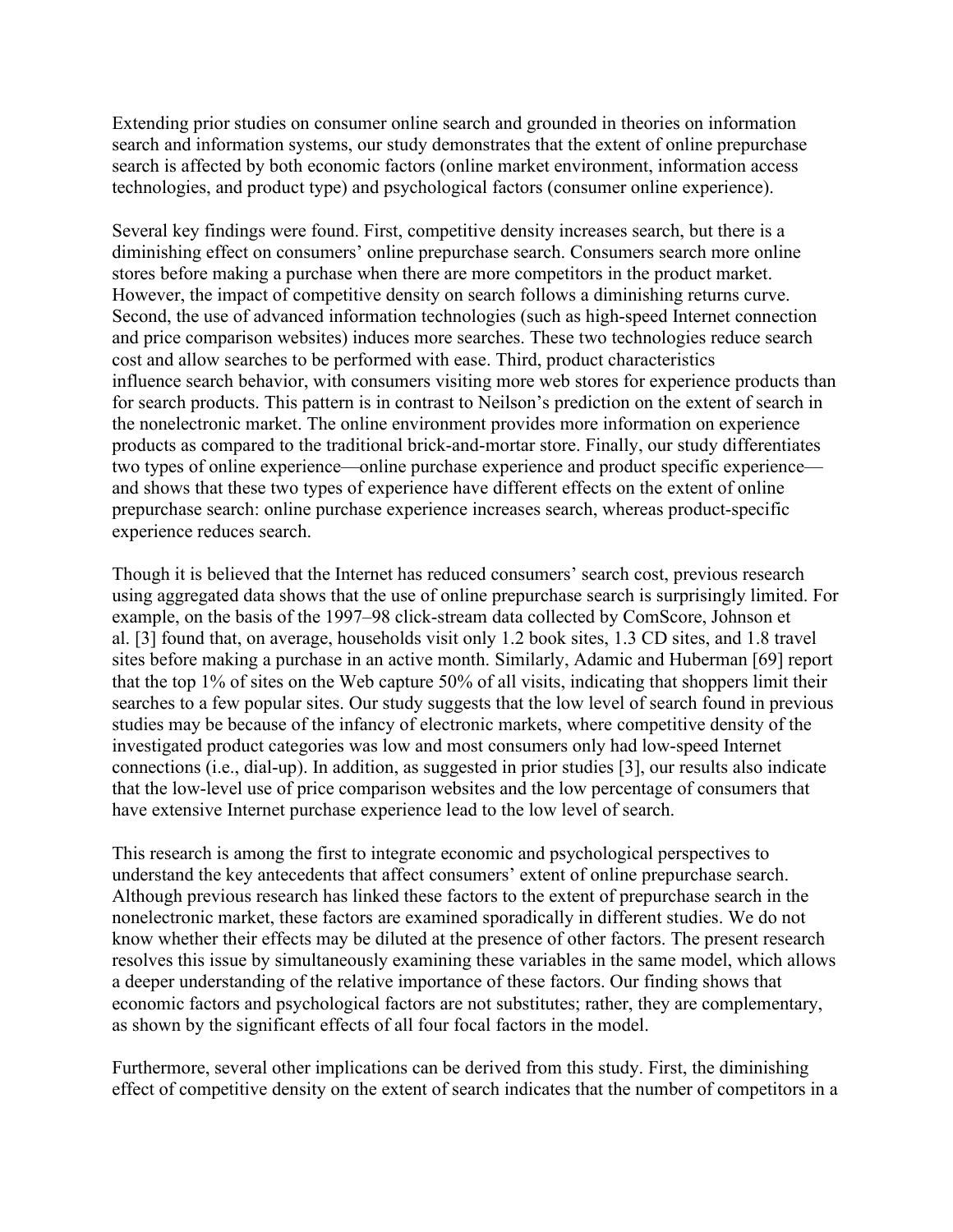market intensifies market competition. However, competition intensity of a market does not linearly increase with the number of competitors. When the number of competitors in a market reaches a certain threshold, competition intensity may be maximized (e.g., reaching a perfect competition status) and additional competitors may not further increase competition intensity. Thus, in a concentrated market, a new entry could impose a significant impact on incumbents, while this may not be the case in a fragmented market. Armed with this information, managers of firms in a concentrated market should focus on developing customer retention programs (e.g., loyalty programs) to enhance their relationships with target consumers as an effective strategy to compete with new entries. In contrast, executives of companies in a fragmented market should center on customer acquisition (vs. retention) programs because new entries may impose less severe threats to them. More promotional budgets should be allocated for discounts, coupons, and free trials as effective strategies to attract new customers.

Second, our results also indicate that consumers with more online purchase experience or using advanced information technologies may be less loyal to a web store. Thus, online retailers should keep track of the preferences or shopping habits of such customers and attract them with behavioral targeting techniques and appealing store design that fits with their characteristics [70]. It might also be profitable for marketers to utilize the interactive nature of the Web to facilitate communications with consumers, by either providing "virtual advisors" or offering customer testimonials in a nonintrusive way. Customers with previous purchase experience in the product category tend to exhibit more loyal behavior. To acquire such customers, it is important for online retailers to reach them through targeted advertising [71] (such as personalized emails and smart banners) as they are less likely to search for information.

Third, we also find that consumers show different levels of online prepurchase search for different types of products in such a way that they tend to visit more web stores for experience products than for search products. Therefore, it is important for a web store to develop different marketing strategies for different types of products [72]. For experience products, it may be important to reduce consumers' risk perception and increase stickiness by providing such experiential information as consumer feedback and virtual tours. For example, Marissol-Coralia Hotel in Guadeloupe offers prospective or visiting clients a 10-min tour guided by the experienced front-line employees showcasing the features and services available at the hotel. This process is successful in reducing consumers' evaluation difficulty by providing an experimental information reference point [73]. Similar strategies are used in the interactive home shopping channel as well, where online marketers are trying to facilitate consumers' decisionmaking by offering them electronic aides in real estate hunting.

We acknowledge that there are several limitations in this study. First, our variables and measures are constrained by this particular dataset. Other individual differences not examined in this study (e.g., self-efficacy in search, situational involvement, and desire for optimal decision) may be investigated in the future through survey or lab experiments regarding their impact on online search. Second, while it was believed that increased search indicates intensified competition, what mitigates the impact of search and helps gain competitive advantages for a web store is another direction for future studies. Third, in this study, visitations to the websites that do not sell products (such as product review communities or the websites of manufacturing companies) were not counted as part of search. Though such websites do not directly compete with web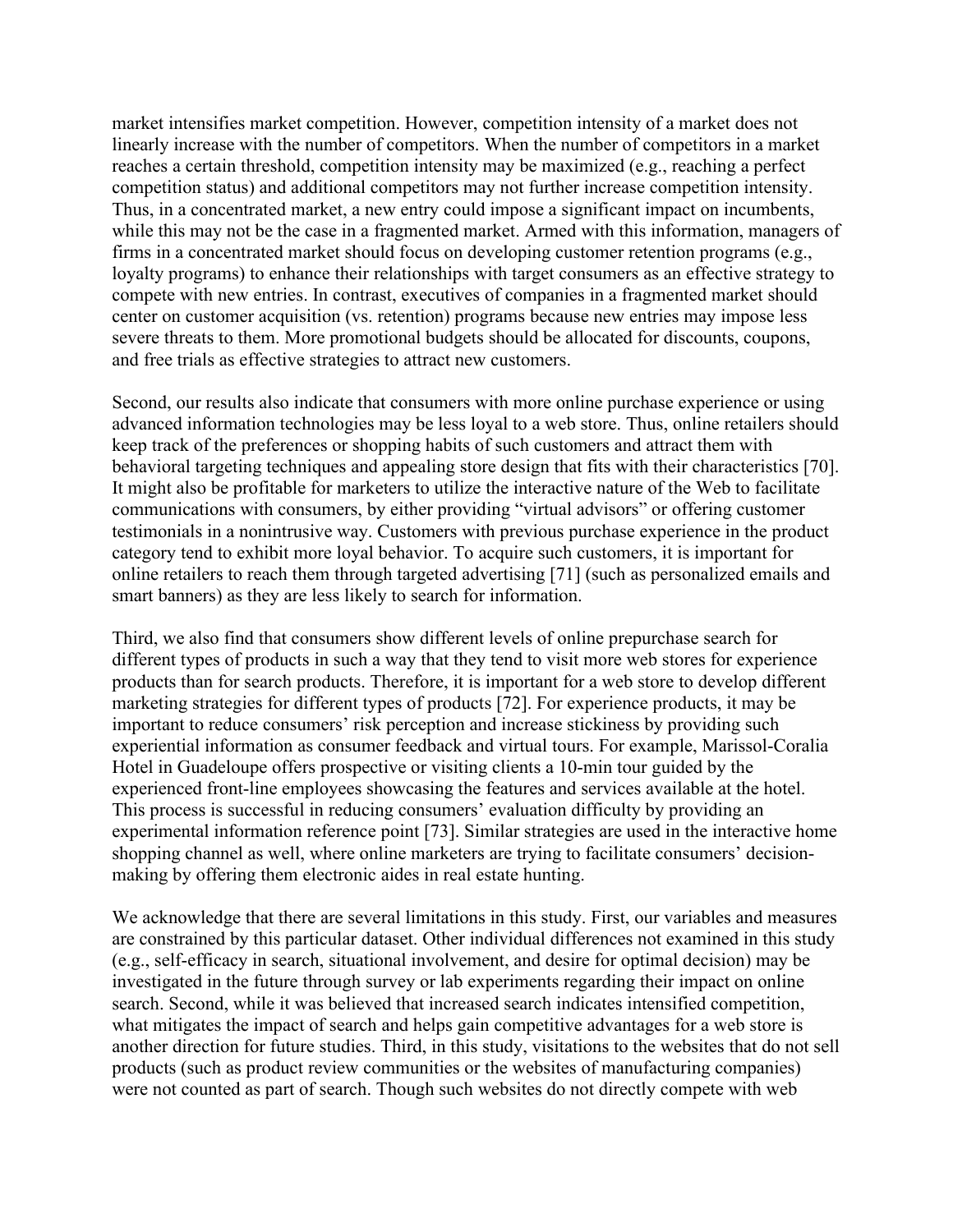stores for customers, they may provide important information for consumers. Visitation behavior to such websites for a purchase should be explored in future research.

#### **Acknowledgments**

We thank the review panel for their critical comments that have greatly improved the paper. The research of the first author was supported by the National Science Foundation under grants SES-1420758. The usual disclaimer applies.

#### **References**

- [1] S.E. Beatty, S.M. Smith, External search effort: an investigation across several product categories, J. Consum. Res. 14 (1987) 83–95.
- [2] P. Huang, N.H. Lurie, S. Mitra, Searching for experience on the web: an empirical examination of consumer behavior for search and experience goods, J. Mark. 73 (2009) 55–69.
- [3] E.J. Johnson, W.W. Moe, P.S. Fader, S. Bellman, G.L. Lohse, On the depth and dynamics of online search behavior, Manage. Sci. 50 (2004) 299–308.
- [4] T. Lauraeus-Niinivaara, T. Saarinen, A. Sunikka, A. Öörni, Relationship between uncertainty and patterns of pre-purchase consumer search in electronic markets, The 41 St Hawaii International Conference on System Sciences, IEEE (2008).
- [5] J.J. Zhang, X. Fang, O.R.L. Sheng, Online consumer search depth: theories and new findings, J. Manage. Info. Syst. 23 (2006) 71–95.
- [6] S. Moorthy, B.T. Ratchford, D. Talukdar, Consumer information search revisited: theory and empirical analysis, J. Consum. Res. 23 (1997) 263–277.
- [7] L.-T. Bei, E.Y.I. Chen, R. Widdows, Consumers' online information search behavior and the phenomenon of search and experience products, J. Fam. Econ. Issues 25 (2004) 449–467.
- [8] K. Mitra, M.C. Reiss, L.M. Capella, An examination of perceived risk information search and behavioral intentions in search, experience and credence services, J. Serv. Mark. 13 (1999) 208–228.
- [9] W.L. Moore, D.R. Lehmann, Individual differences in search behavior for a nondurable, J. Consum. Res. 7 (1980) 296–307.
- [10] G.J. Stigler, The economics of information, J. Polit. Econ. 72 (1961) 44–61.
- [11] R.J. Avery, Determinants of search for nondurable goods: an empirical assessment of the economics of information theory, J. Consum. Aff. 30 (1996) 390–420.
- [12] H.A. Simon, Administrative Behavior: A Study of Decision-Making Processes in Administrative Organizatio, Macmillan Publishers, New York, USA, 1947.
- [13] G.B. Voss, Z.G. Voss, Competitive density and the customer acquisition–retention trade-off, J. Mark. 72 (2008) 3–18.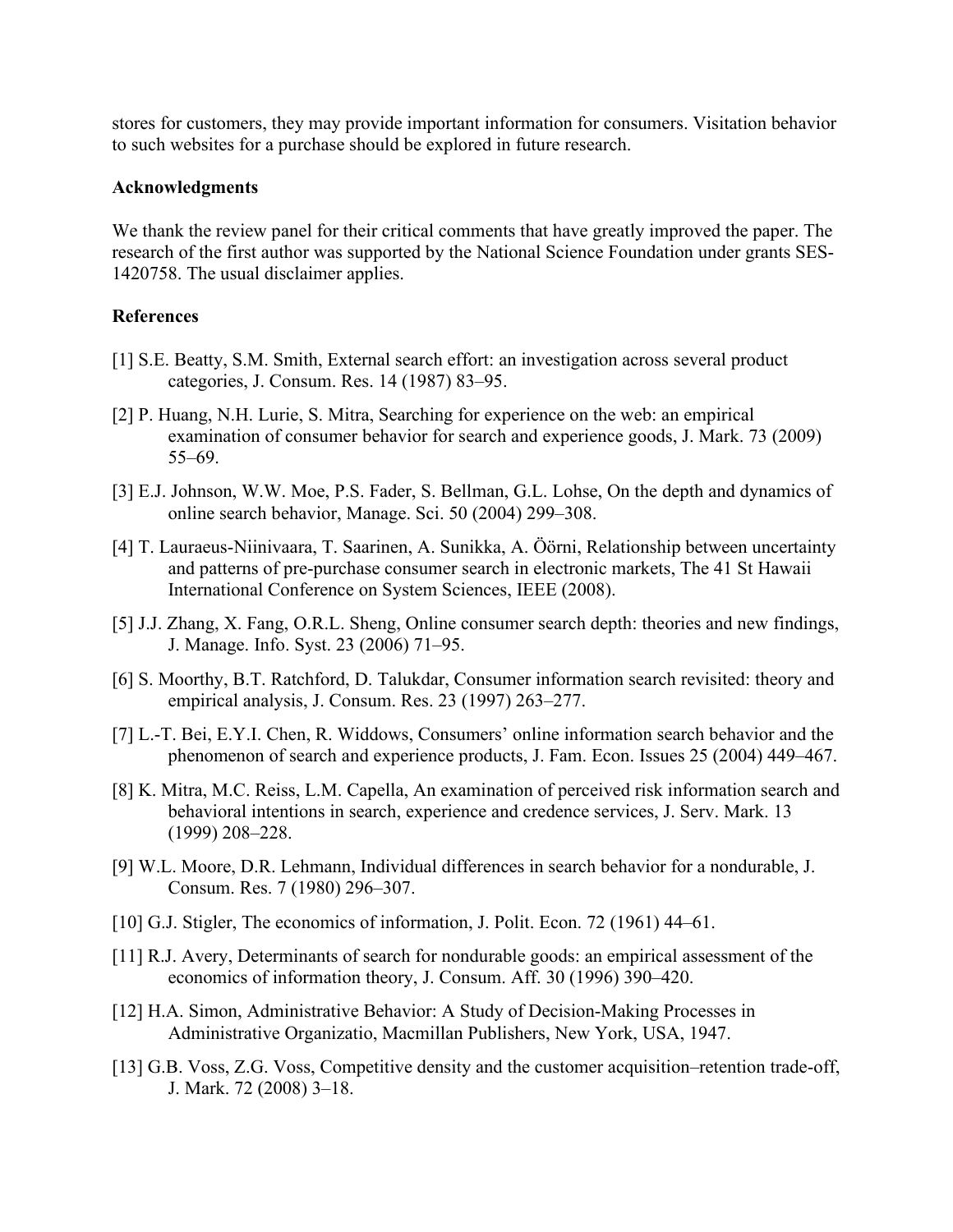- [14] M. Madden, L. Rainie, America's Online Pursuits, Pew Internet & American Life Project, Washington D.C, 2003 [http://www.pewinternet.org/files/old](http://www.pewinternet.org/files/old-media/Files/Reports/2003/PIP_Online_Pursuits_Final.PDF.PDF)[media/Files/Reports/2003/PIP\\_Online\\_Pursuits\\_Final.PDF.PDF.](http://www.pewinternet.org/files/old-media/Files/Reports/2003/PIP_Online_Pursuits_Final.PDF.PDF)
- [15] A. Bhatnagar, S. Ghose, An analysis of frequency and duration of search on the internet, J. Bus. 77 (2004) 311–330.
- [16] K. Morrison, 81% of Shoppers Conduct Online Research Before Buying, AdWeek (2014), [http://www.adweek.com/digital/81-shoppers-conduct-online-research-making-purchase](http://www.adweek.com/digital/81-shoppers-conduct-online-research-making-purchase-infographic/)[infographic/.](http://www.adweek.com/digital/81-shoppers-conduct-online-research-making-purchase-infographic/)
- [17] R. Glazer, Marketing in an information-intensive environment: strategic implications of knowledge as an asset, J. Mark. 55 (1991) 1–19.
- [18] L.R. Klein, Evaluating the potential of interactive media through a new lens: search versus experience goods, J. Bus. Res. 41 (1998) 195–203.
- [19] L. Xia, K.B. Monroe, Consumer information acquisition: a review and an extension, Rev. Mark. Res. 1 (2004) 101–152.
- [20] G.N. Punj, R. Staelin, A model of consumer information search behavior for new automobiles, J. Consum. Res. 9 (1983) 366–380.
- [21] W.W. Moe, P.S. Fader, Dynamic conversion behavior at E-commerce sites, Manage. Sci. 50 (2004) 326–335.
- [22] R.E. Bucklin, C. Sismeiro, A model of web site browsing behavior estimated on clickstream data, J. Mark. Res. (2003) 249–267 XL.
- [23] Y.-H. Park, P.S. Fader, Modeling browsing behavior at multiple websites, Mark. Sci. 23 (2004) 280–303.
- [24] A. Öörni, Consumer search in electronic markets, Eur. J. Info. Syst. 12 (2003).
- [25] N. Srinivasan, Pre-Purchase external search for information, in: V.A. Zeithaml (Ed.), Review of Marketing, American Marketing Association, Chicago, 1990, pp. 153–189.
- [26] M. Tavana, F.J. Santos-Arteaga, D.D. Caprio, K. Tierney, Modeling signal-based decisions in online search environments: a non-recursive forward-looking approach, Info. Manage. 53 (2016) 207–226.
- [27] P.A. Todd, I. Benbasat, The use of information in decision making: an experimental investigation of the impact of computer-based decision aids, MIS Q. 16 (1992) 373–393.
- [28] P.A. Todd, I. Benbasat, Evaluating the impact of DSS, cognitive effort, and incentives on strategy selection, Info. Syst. Res. 10 (1999) 356–374.
- [29] J.W. Newman, R. Staelin, Prepurchase information seeking for new cars and major household appliances, J. Mark. Res. 9 (1972) 249–257.
- [30] P. Nelson, Information and consumer behavior, J. Polit. Econ. 78 (1970) 311–329.
- [31] P. Nelson, Advertising as information, J. Polit. Econ. 82 (1974) 729–754.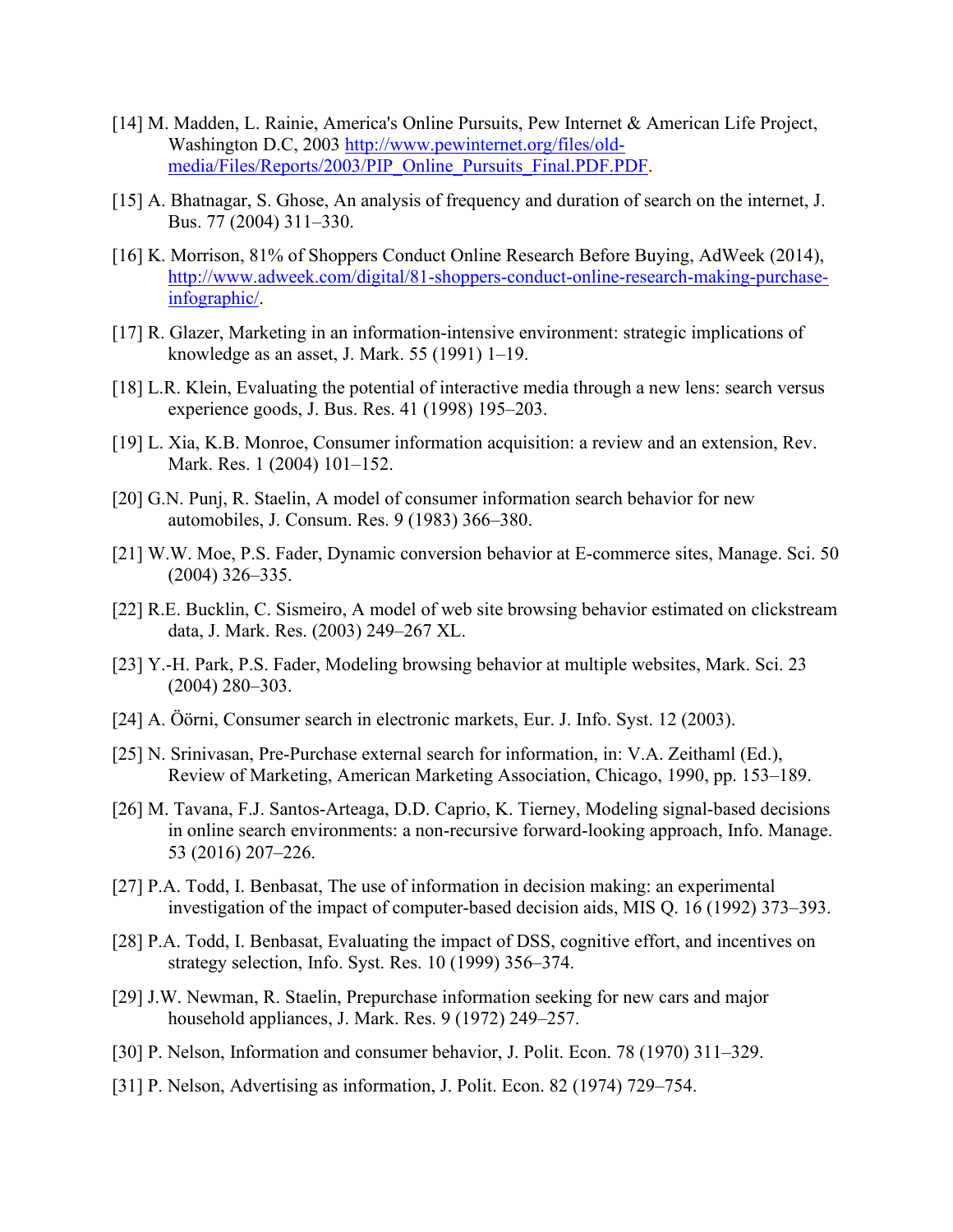- [32] K.B. Monroe, Pricing Making Profitable Decisions, 3rd ed., McGraw-Hill/Irwin, Burr Ridge, IL, 2003.
- [33] G.A. Miller, The magic number seven, plus or minus two: some limits on our capacity for processing information, Psychol. Rev. 63 (1956) 81–97.
- [34] J.R. Bettman, An Information Processing Theory of Consumer Choice, Addison-Wesley Publishing Compan, Reading, MA, 1979.
- [35] P.L. Wright, Consumer choice strategies: simplifying vs. optimizing, J. Mark. Res. 12 (1975) 60–67.
- [36] J.E. Urbany, P.R. Dickson, R. Kalapurakal, Price search in the retail grocery market, J. Mark. 60 (1996) 91–104.
- [37] S. Putrevu, B.T. Ratchford, A model of search behavior with an application to grocery shopping, J. Retail. 73 (1997) 463–486.
- [38] S. Shim, M.A. Eastlick, S.L. Lotz, P. Warrington, An online prepurchase intentions model: the role of intentions to search, J. Retail. 77 (2001) 397–416.
- [39] P. Pirolli, Information Foraging Theory: Adaptive Interaction with Information, Oxford University Press, New York, 2007.
- [40] S.K. Bhavnani, Why is it difficult to find comprehensive information? Implications of information scatter for search and design, J. Am. Soc. Info. Sci. Technol. 56 (2005) 989– 1003.
- [41] S.K. Bhavnani, R.T. Jacob, J. Nardine, F.A. Peck, Exploring the distribution of online healthcare information, CHI 2003 Conference on Human Factors in Computing Systems, Ft. Lauderdale, FL (2003).
- [42] J.R. Bettman, E.J. Johnson, John W. Payne, Consumer decision making, in: T.S. Robertson, H.H. Kassarjian (Eds.), Handbook of Consumer Research, Prentice Hall, Englewood Cliffs, NJ, 1991.
- [43] G. Rose, H. Khoo, D. Straub, Current technological impediments to business-to-consumer electronic commerce, Commun. AIS 1 (1999) 1–74.
- [44] Zona Research Inc, The Economic Impacts of Unacceptable Web Site Download Speeds, Zona Research, Redwood City, CA, 1999.
- [45] D.F. Galletta, R. Henry, S. McCoy, P. Polak, Web site delays: how tolerant are users? J. Assoc. Info. Syst. 5 (2004) 1–28.
- [46] J. Wang, R. Sharman, R. Ramesh, Shared content management in replicated web systems: a design framework using problem decomposition, controlled simulation, and feedback learning, IEEE Trans. Syst. Man Cybern. Part C Appl. Rev. 38 (2008) 110–124.
- [47] R.R. Burke, Technology and the customer interface: what consumers want in the physical and virtual store, J. Acad. Mark. Sci. 31 (2002) 109–126.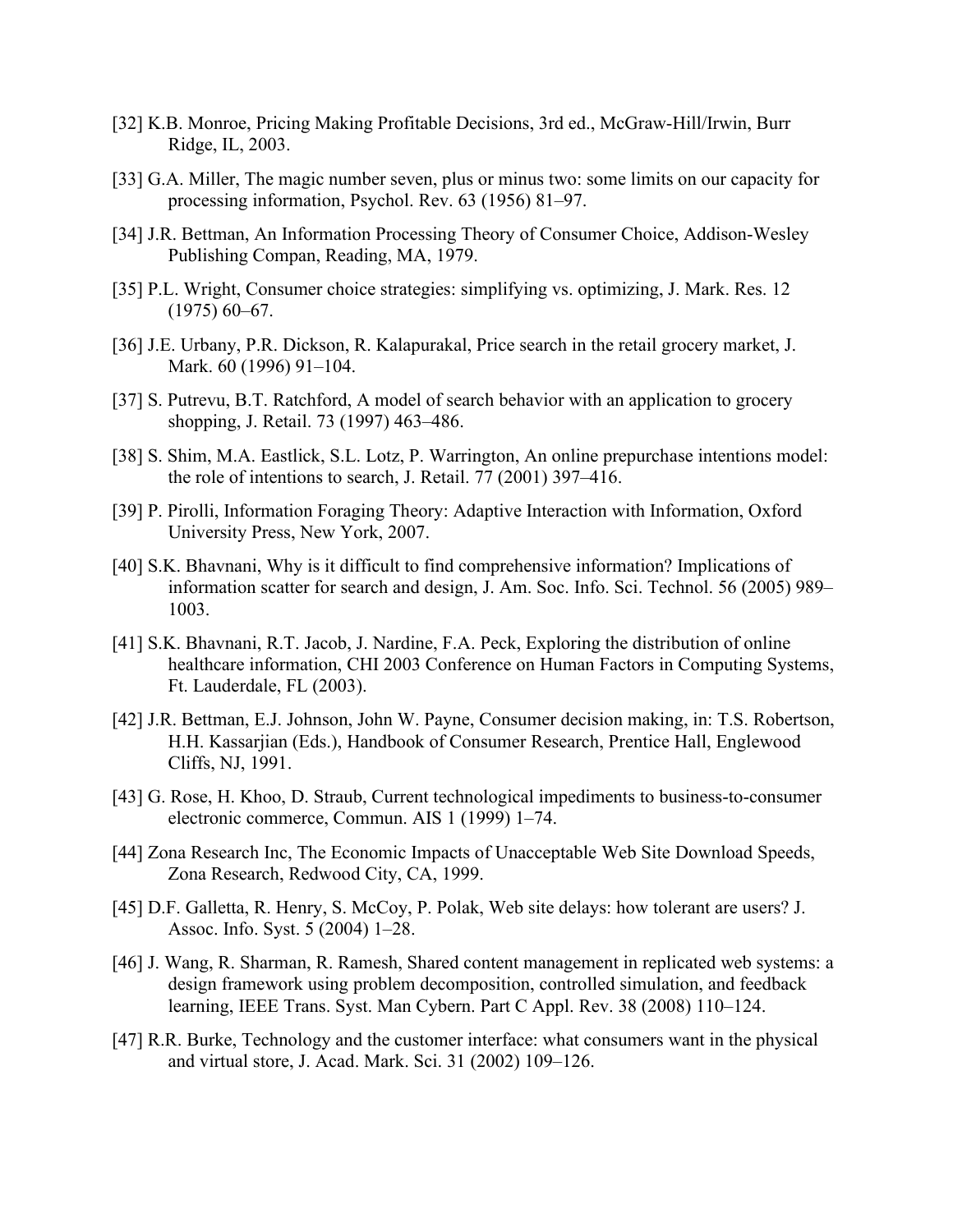- [48] B. Xiao, I. Benbasat, Customer decision support systems for e-commerce: design and adoption of e-commerce product recommendation agents, MIS Q. 31 (2007) 217–309.
- [49] R.E. Hostler, V.Y. Yoon, Z. Guo, T. Guimaraes, G. Forgionne, Assessing the impact of recommender agents on on-line consumer unplanned purchase behavior, Info. Manage. 48 (2011) 336–343.
- [50] J. Song, D. Jones, N. Gudigantala, The effects of incorporating compensatory choice strategies in Web-based consumer decision support systems, Decis. Support Syst. 43 (2007) 359–374.
- [51] R.E. Hostlera, V.Y. Yoona, T. Guimaraes, Assessing the impact of internet agent on end users' performance, Decis. Support Syst. 41 (2005) 313–323.
- [52] J.G. Lynch, D. Ariely, Wine online search costs affect competition on price, quality, and distribution, Mark. Sci. 19 (2000) 83–103.
- [53] J. Lee, J.-N. Lee, Understanding the product information inference process in electronic word-of-mouth: an objectivity–subjectivity dichotomy perspective, Info. Manage. 46 (2009) 302–311.
- [54] K. Murray, A test of services marketing theory: consumer information acquisition activities, J. Mark. 55 (2016) 10–21.
- [55] J.B. Schmidt, R.A. Sprang, A proposed model of external consumer information search, J. Acad. Mark. Sci. 24 (1996) 246–256.
- [56] N. Srinivasan, B.T. Ratchford, An empirical test of a model of external search for automobiles, J. Consum. Res. 18 (1991) 233–242.
- [57] J.R. Hill, M.J. Hannafin, Cognitive strategies in the use of a hypermedia information syste, Educ. Technol. Res. Dev. 45 (1997) 37–64.
- [58] J.W. Alba, J.W. Hutchinson, Dimensions of consumer expertise, J. Consum. Res. 13 (1987) 411–454.
- [59] M. Wimble, J. Tripp, B. Phillips, N. Milic, On search cost and the long tail: the moderating role of search cost, Info. Syst. e-Bus. Manage. 4 (2016) 507–531.
- [60] W.W. Moe, S. Yang, The impact of a new competitive entry on an incumbent's customer base, J. Mark. 73 (2009) 109–121.
- [61] E.R. Biggadike, Corporate Diversification: Entry, Strategy, and Performance, Harvard University Press, Boston, 1979.
- [62] S.M. Mudambi, D. Schuff, What makes a helpful online review? a study of customer reviews on Amazon.Com, MIS Q. 34 (2010) 185–200.
- [63] D. Weathers, S. Sharma, S.L. Wood, Effects of online communication practices on consumer perceptions of performance uncertainty for search and experience goods, J. Retail. 83 (2007) 393–401.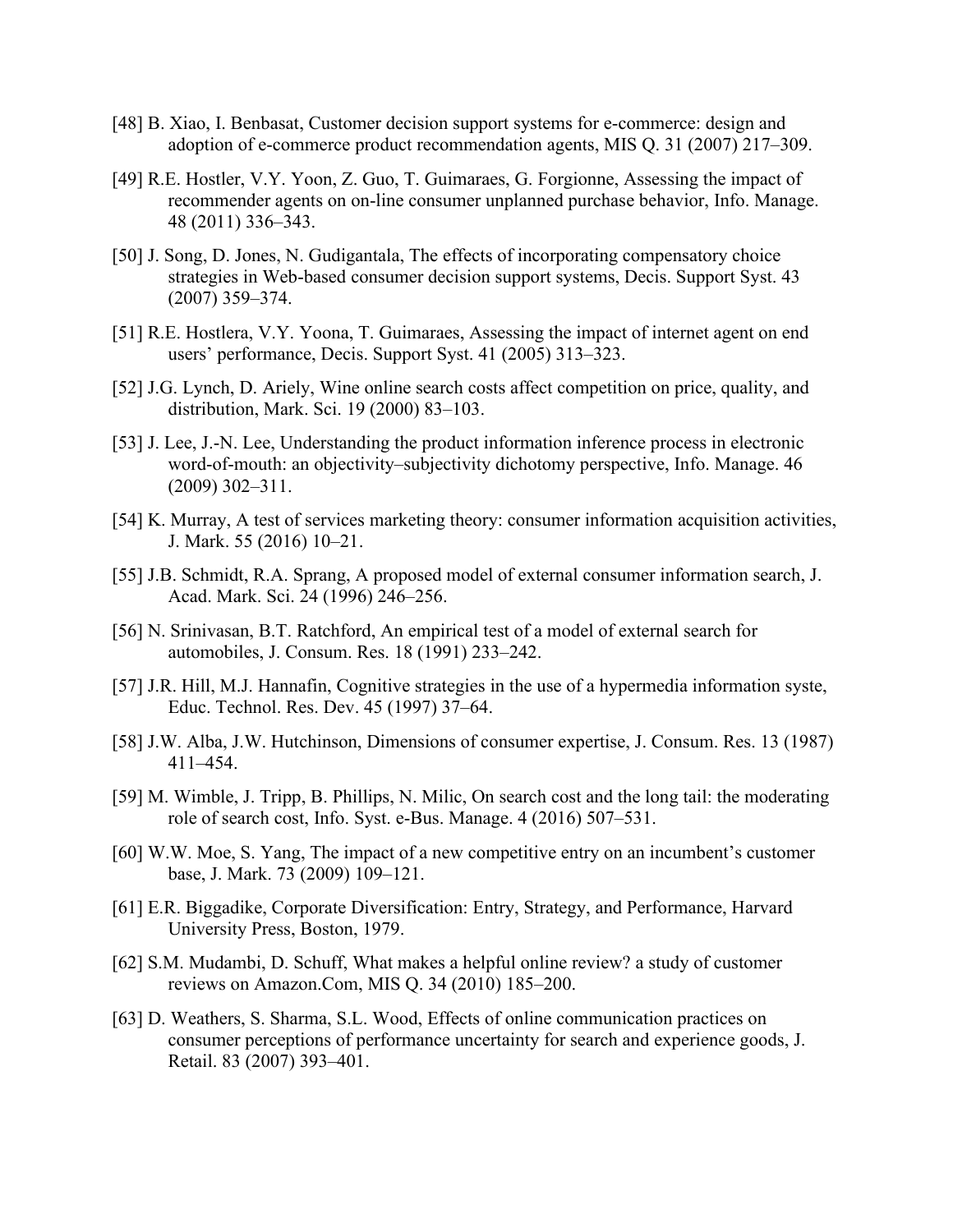- [64] J. Bragge, J. Storgårds, Utilizing text-mining tools to enrich traditional literature reviews. case: digital games, The 30th Information Systems Research Seminar in Scandinavia, Tampere, Finalnd, 2007, pp. 1–24.
- [65] N.L. Johnson, S. Kotz, A.W. Kemp, Univariate Discrete Distributions, 2nd ed., John Wiley and Sons, New York, 1993.
- [66] A. Gelman, J.B. Carlin, H.S. Stern, D.B. Rubin, Bayesian Data Analysis, 2nd ed., Chapman & Hall/CRC, Boca Raton, 2003.
- [67] S. Brooks, A. Gelman, Alternative methods for monitoring convergence of iterative simulations, J. Comput. Graph. Stat. 7 (1998) 434–455.
- [68] D.J. Spiegelhalter, N.G. Best, B.P. Carlin, A.v.d. Linde, Bayesian measures of model complexity and fit, J. R. Stat. Soc.: Ser. B (Stat. Methodol.) 64 (2002) 583–639.
- [69] L.A. Adamic, B.A. Huberman, The web's hidden order, Commun. ACM 44 (2001) 55–59.
- [70] T.S. Raghu, P.K. Kannan, H.R. Rao, A.B. Whinston, Dynamic profiling of consumers for customized offerings over the Internet: a model and analysis, Decis. Support Syst. 32 (2001) 117–134.
- [71] K. Li, E.C. Idemudia, Z. Lin, Y. Yu, A framework for intermediated online targeted advertising with banner ranking mechanism, Inf. Syst. E-Bus. Manag. 10 (2009) 183– 200.
- [72] M.Y. Kiang, T.S. Raghu, K.H.-M. Shang, Marketing on the Internet who can benefit from an online marketing approach? Decis. Support Syst. 27 (2000) 383–393.
- [73] M. Laroche, Z. Yang, G.H.G. McDougall, J. Bergeron, Internet versus bricks-and-mortar retailers: an investigation into intangibility and its consequences, J. Retail. 81 (2005) 251–267.

Jingguo Wang is an Associate Professor of Information Systems at the University of Texas at Arlington. He received his PhD in Management Science and Systems from the State University of New York at Buffalo. His current research interests are in the areas of cybercrime and information security, information search, and decision-making. His work has been published in MIS Quarterly, Information Systems Research, Journal of Management Information Systems, ACM Transactions on Management Information Systems, IEEE Transactions on Systems, Man and Cybernetics (Part C), European Journal of Operational Research, and Decision Support Systems, among others. His research has been supported by University of Texas at Arlington and the National Science Foundation.

Zhiyong Yang is an Associate Professor of Marketing at the University of Texas at Arlington. His research focuses on two aspects of social influence, namely peer influence and parental/leadership influence. Along the line of peer influence, he examines how the opinion from others affects individuals' new product adoption, product choice, donation, and saving behavior. In the perspective of parental/leadership influence, he centers primarily on (1) the effect of parental style on children's smoking trajectory and music piracy behavior and (2) the impact of leadership style on frontline employees' and salespeople's job performance. His work